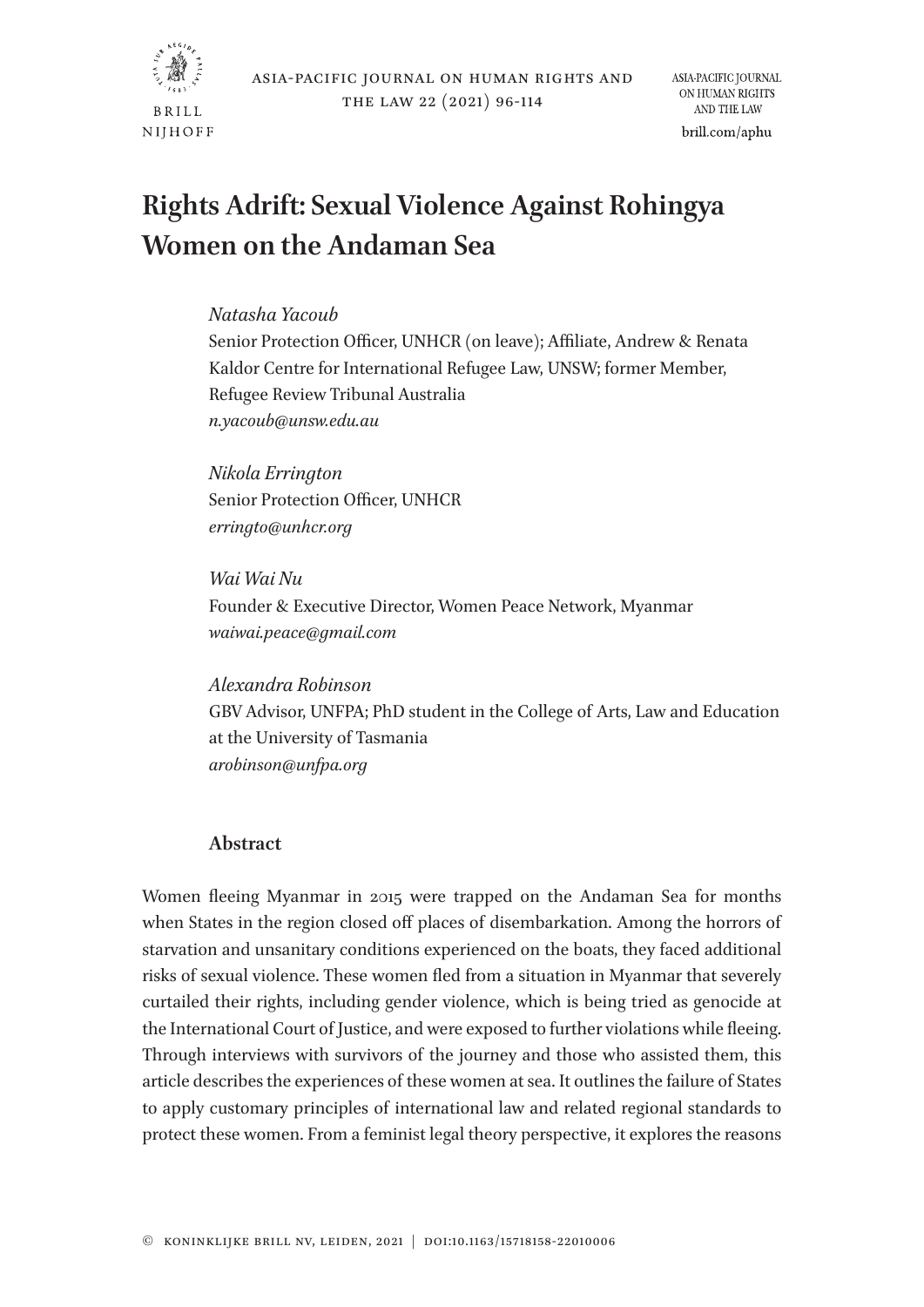for these failures and recommends reforms to guarantee better protection at sea for women in the future.

#### **Keywords**

feminist legal theory – Rohingya – Myanmar – refugee women – sexual and genderbased violence – *non-refoulement* – trafficking – protection at sea

…

*'They were taken one by one. They were taken every day. Sometimes in the morning, afternoon, evening and every day. Girls were crying, and other women were scared.'*1

∵

#### **1 Introduction\***

Rohingya people have been fleeing from Myanmar across the Andaman Sea for decades.2 During a peak in movements in 2015, approximately 15 per cent of passengers were Rohingya women and girls,3 many of them *en route* to join husbands they had never met in Malaysia.4 These movements made international headlines when, in May 2015, States closed their borders to these boats following the discovery of mass graves at sites used by traffickers to hold Rohingya hostage in southern Thailand, and a dramatic game of 'human ping-pong'5

The views expressed herein are those of the authors and do not necessarily reflect the views of the United Nations. The authors would like to thank Christine Forster, Keane Shum, Sara Davies, Siobhan McDonnell and Sue Robertson for their insightful and constructive comments on earlier drafts of this article.

<sup>1</sup> Seventeen-year-old Rohingya girl who fled Myanmar by sea, interviewed by the authors.

<sup>2</sup> Sebastien Moretti, 'Protection in the context of mixed migratory movements by sea: the case of the Bay of Bengal and Andaman Sea Crisis' (2018) 22 IJHR 237.

<sup>3</sup> Hereafter 'women' is used to include both 'women and girls' unless otherwise specified.

<sup>4</sup> unhcr, 'Mixed Maritime Movements in South-East Asia in 2015' (Geneva, 2015) 17 <reporting. unhcr.org/sites/default/files/UNHCR%20-%20Mixed%20Maritime%20Movements%20 in%20South-East%20Asia%20-%202015.pdf> accessed 5 April 2021.

<sup>5</sup> Aubrey Belford and Reza Munawir, 'Migrants in "Maritime Ping-Pong" as Asian Nations Turn Them Back' *Reuters* (16 May 2015) <uk.reuters.com/article/ukasia-migrantsidUKKBN0O105O20150516> accessed 5 April 2021.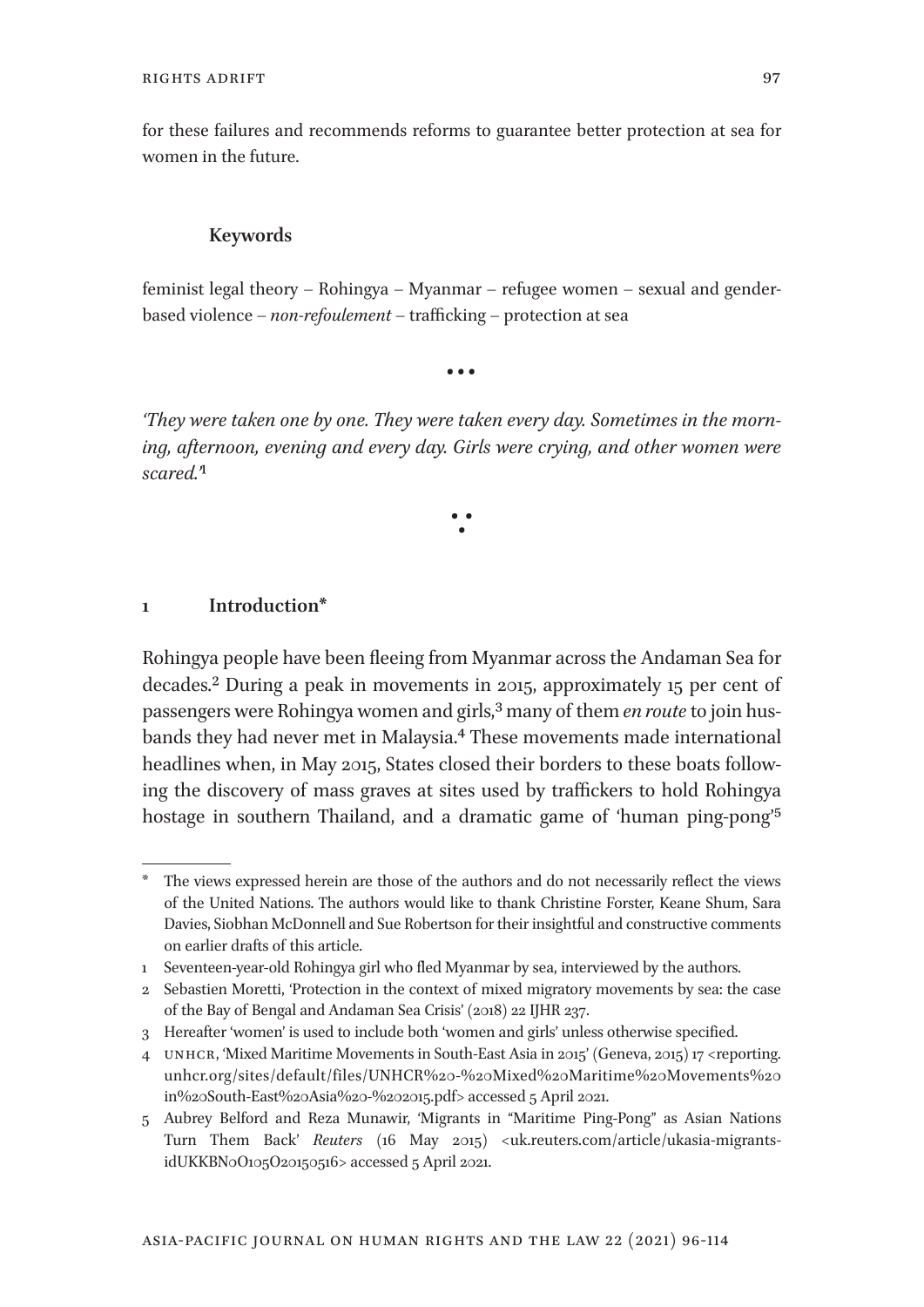ensued.6 As a result of the closure of borders, some 5,000 Rohingya from Myanmar and Bengalis from Bangladesh were left stranded at sea, most without food or water.7 The vessels navigated to the coasts of Thailand, Malaysia and Indonesia, where some were provided with supplies and towed back to international waters.8 While the Andaman Sea 'crisis'9 eventually resulted in an agreement among States in the region to resolve the situation, there remained a lacuna in the articulation of the specific experiences of women at sea. While there was a response upon disembarkation by front-line responders (necessarily discreet to protect the privacy and confidentiality of survivors and ensure such services would not be threatened) there was a deafening silence among States responsible to address the sexual violence experienced by these women at the hands of State and non-State actors. This silence continues to shroud the gendered experience of women fleeing by sea. Despite international humanitarian law, international human rights law and international customary law, which strongly prohibit sexual violence,<sup>10</sup> such violence against displaced Rohingya women remains unaddressed and underexplored, and thus continues unabated.

This article argues that the key States involved in the Andaman Sea crisis failed to account for the gendered nature of violence<sup>11</sup> experienced by women

<sup>6</sup> UNHCR, 'Mixed Maritime Movements in South-East Asia in 2015' (n 4) 2. Examples of media reports include: Thomas Muller and Joe Cochrane, 'Rohingya Migrants from Myanmar, Shunned by Malaysia, are Spotted Adrift in Andaman Sea' *New York Times* (14 May 2015) <www.nytimes.com/2015/05/15/world/asia/burmese-rohingya-bangladeshi-migrantsandaman-sea.html> accessed 5 April 2021; 'Rohingya migrants adrift in Andaman Sea – in pictures' *The Guardian* (15 May 2015) <www.theguardian.com/world/gallery/2015/may/15/ rohingya-migrants-adrift-in-andaman-sea-in-pictures> accessed 5 April 2021.

<sup>7</sup> UNHCR  $(n_4)$  5.

<sup>8</sup> Margie Mason, 'Up to 6,000 Rohingya, Bangladeshi migrants stranded at sea' *Associated Press* (12 May 2015) <apnews.com/article/9a5c78c943c540f4a396259ef83dfb40> accessed 5 April 2021.

<sup>9</sup> The Andaman Sea situation is described as a 'crisis', as it is an area in which international law did not apply to protect the rights of refugee women and where it ought to do so. For more on the role of the 'crisis' in furthering human rights in international law, see Benjamin Authers and Hilary Charlesworth, 'The Crisis and the Quotidian in International Human Rights Law' in Mielle Bulterman and Willem van Genugten (eds), *Netherlands Yearbook of International Law* (Vol 44, CUP 2013) 19.

<sup>10</sup> United Nations Committee on the Elimination of All Forms of Discrimination Against Women (CEDAW), 'General recommendation No. 35 on gender-based violence against women' (26 July 2017) UN Doc  $CEDAW/C/GC/35$  (GR35) [2]. Gloria Gaggioli, 'Sexual violence in armed conflicts: a violation of international humanitarian law and human rights law' (2014) 96 International Review of the Red Cross 503.

<sup>11</sup> Violence against women is defined as 'any act of gender-based violence that results in, or is likely to result in, physical, sexual, or psychological harm or suffering to women, including threats of such acts, coercion or arbitrary deprivation of liberty, whether occurring in public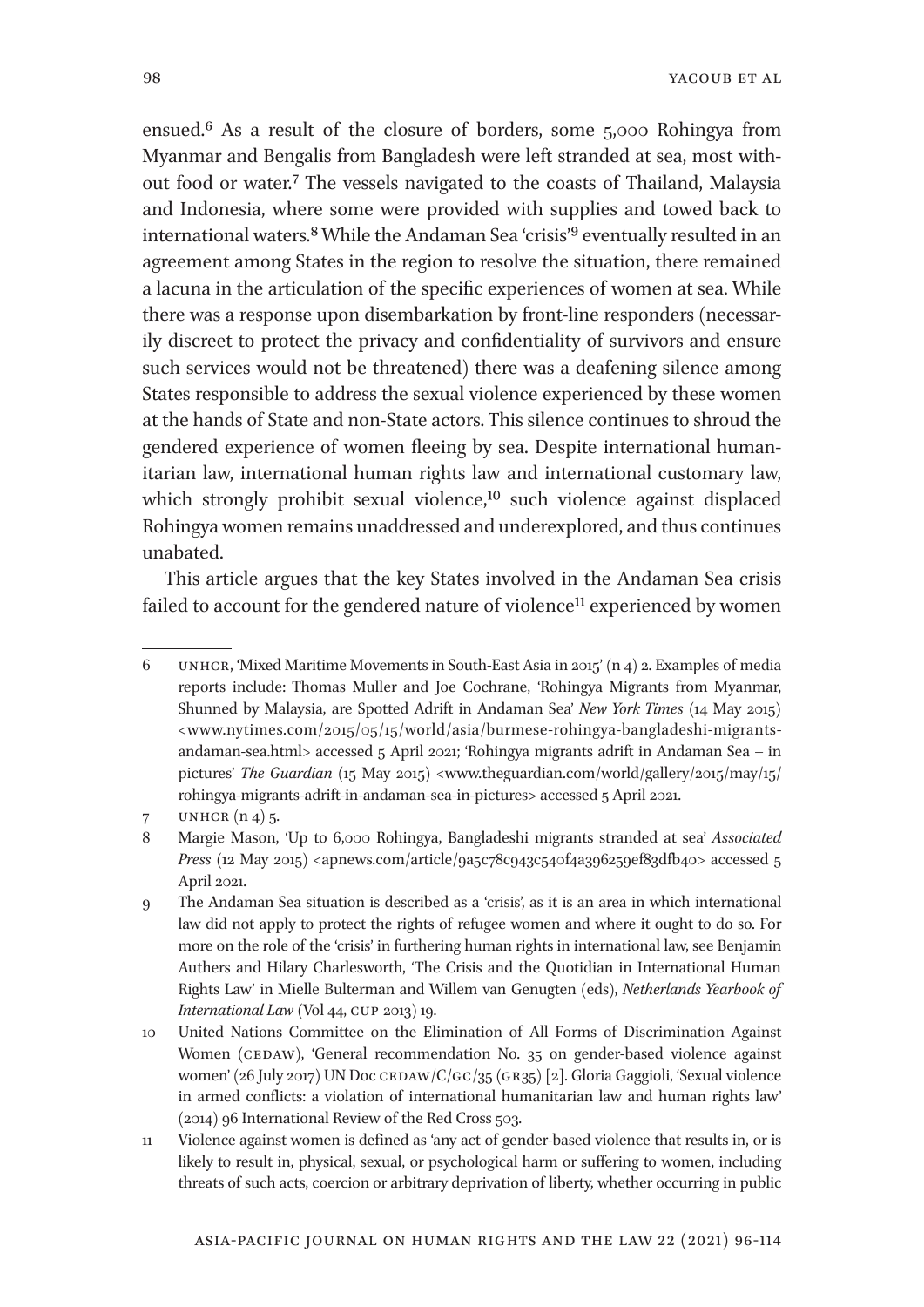in interpreting their customary international law obligations and key regional standards, with deadly consequences. The law of the sea, international refugee law, international human rights law, anti-trafficking and anti-smuggling measures, and regional standards all purport to protect women fleeing by sea.<sup>12</sup> Moreover, the prohibition of gender-based violence, including sexual violence, has evolved into a principle of customary international law which establishes the commission of violence against women as a fundamental human rights violation.13 In the first instance, these States failed in their positive obligation to prevent and address the commission of sexual violence against women fleeing by sea. Where women experienced egregious violence at sea, this should have been factored into States' customary obligations under the law of the sea to perform rescues. States not only failed to perform rescues and disembark women to a place of safety during the Andaman Sea 'crisis', but some turned them back to sea or returned them to the harm they had fled in Myanmar.14 Owing to the severity of gendered harm that Rohingya women face in Myanmar on the basis of their ethnicity, they should be considered *prima facie* to be refugees and protected from return to Myanmar by customary principles of international refugee law, notably the prohibition of *refoulement*.15 Among the plethora of international laws applying to protect women at sea, this article focuses on international customary laws with reference to key regional standards,<sup>16</sup> using a feminist legal lens to undertake a 'gendered' analysis. The importance of this analysis lies in the fact that women will continue to flee by sea, and laws that

- 13 GR35  $(n 10)$  [2].
- 14 UNHCR  $(n_4)$  9.

16 There are other domestic, regional and international laws that are applicable to address the protection of women at sea, which are beyond the scope of this article. International customary law has universal applicability.

or in private life' as cited in unga 'Declaration on the Elimination of Violence against Women' (ga Res 48/104) (23 February 1994) UN Doc A/res/48/104 art 1.

<sup>12</sup> See generally Anthony Aust, *Handbook of International Law* (Cambridge University Press 2010); Felicity G Attard, *The Duty of the Shipmaster to Render Assistance at Sea under International Law* (Brill Nijhoff 2020); Myron H Nordquist, John Norton Moore and Ronán Long (eds), *Legal Order in the World's Oceans: UN Convention on the Law of the Sea* (Brill Nijhoff 2017); Erika Feller, Volker Türk and Frances Nicholson (eds), *Refugee Protection in International Law: UNHCR's Global Consultations on International Protection* (Cambridge University Press 2003); Convention on the Elimination of All Forms of Discrimination Against Women (adopted 18 December 1979, entered into force 3 September 1981) 1249 UNTS 13.

<sup>15</sup> See Article 33(1) of the 1951 Convention relating to the Status of Refugees: 'No Contracting State shall expel or return ("*refouler*") a refugee in any manner whatsoever to the frontiers of territories where his life or freedom would be threatened on account of his race, religion, nationality, membership of a particular social group or political opinion.' For its application at sea, refer to: Guy S Goodwin-Gill, 'The Right to Seek Asylum: Interception at Sea and the Principle of *Non-refoulement*' (2001) 23 IJRL 443.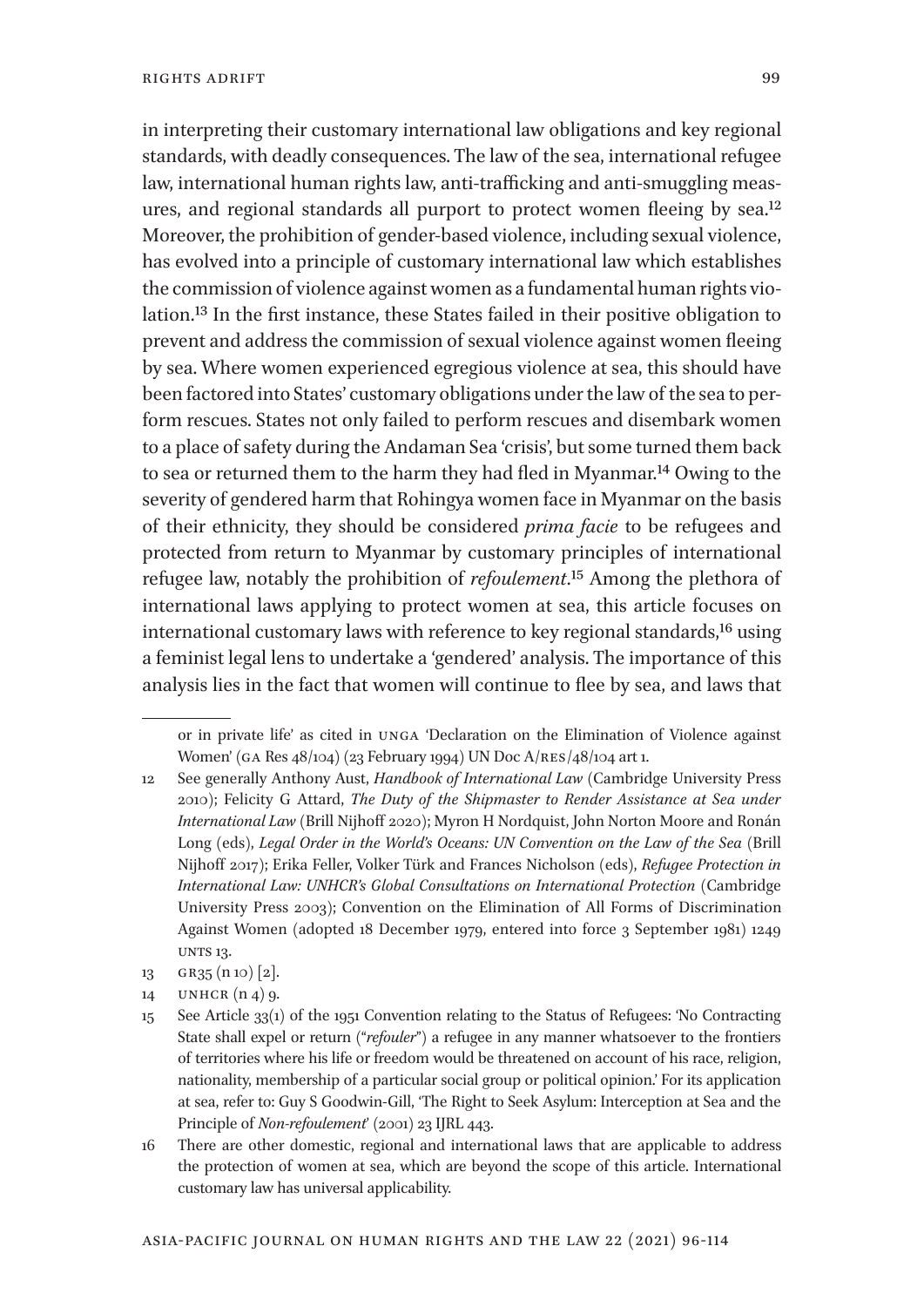purport to protect them must acknowledge the specific forms of violence they experience.17

The violence experienced by women fleeing on the Andaman Sea in 2015 is absent from most of the academic literature and reporting on the crisis, as well as from the discourse of States in interpreting international law designed to protect people at sea. To address this absence, the authors conducted interviews with women who fled by sea as well as people who provided assistance to them. After setting out the results of these interviews (Part 2), this article draws on a feminist legal theory to explore why international law was not interpreted by States in Southeast Asia18 so as to protect women from these harms (Part 3). It concludes with recommendations for a 'gendered' interpretation of the law by States to better protect women (Part 4). The authors have worked with disembarked Rohingya women who faced sexual violence at sea in 2015. They have drawn on their experience working on law, policy and practice in several countries in Southeast Asia to prepare this article, and acknowledge that this experience shaped their analysis.19

Although this article relies upon case studies to expose the prevalence and gravity of sexual violence committed against women fleeing by sea, it is critical to understand that the evidence of sexual violence, which relies upon survivor disclosure, is not required as a precursor for reform.20 Many survivors experience shame, stigmatisation and reprisals for reporting sexual violence. For this reason, survivor-centred approaches<sup>21</sup> which protect the safety and dignity of women, including their privacy, are paramount. It is recognised, for example, that safe and ethical incident data collection must comply with a range of strict requirements in order to mitigate the risk of exposing survivors of violence to

<sup>17</sup> In a study of women's experiences en route from Somalia to Malta, Gerard and Pickering make the general observation that '[d]irect violence shapes women's experiences of transit through exposure to sexual violence, exploitation, extortion and even death. Despite evidence of agency in some contexts, structural violence is clearly relatable to the broader conditions in which individual and collective violence is experienced.' Alison Gerard and Sharon Pickering, 'Gender, Securitization and Transit: Refugee Women and the Journey to the EU' (2013) 27 Journal of Refugee Studies 338.

<sup>18</sup> For the purposes of this article, 'Southeast Asia' refers to the ten member States of the Association of Southeast Asian Nations (asean), which includes all of the States most directly involved in the Andaman Sea 'crisis'. Except Bangladesh, these are Myanmar, Thailand, Indonesia and Malaysia.

<sup>19</sup> Ezgi Irgil, 'Broadening the positionality in migration studies: Assigned insider category' (2020) Migration Studies <doi.org/10.1093/migration/mnaa016> accessed 5 April 2021.

<sup>20</sup> The term 'survivor' is used interchangeably with 'victim' for women who have experienced sexual violence to recognise that different women have different preferences for self-identification.

<sup>21</sup> See generally for increasing recognition of the importance of survivor centred approaches: unsc Res 2467 (2019) (23 April 2019) UN Doc S/res/2467 (2019).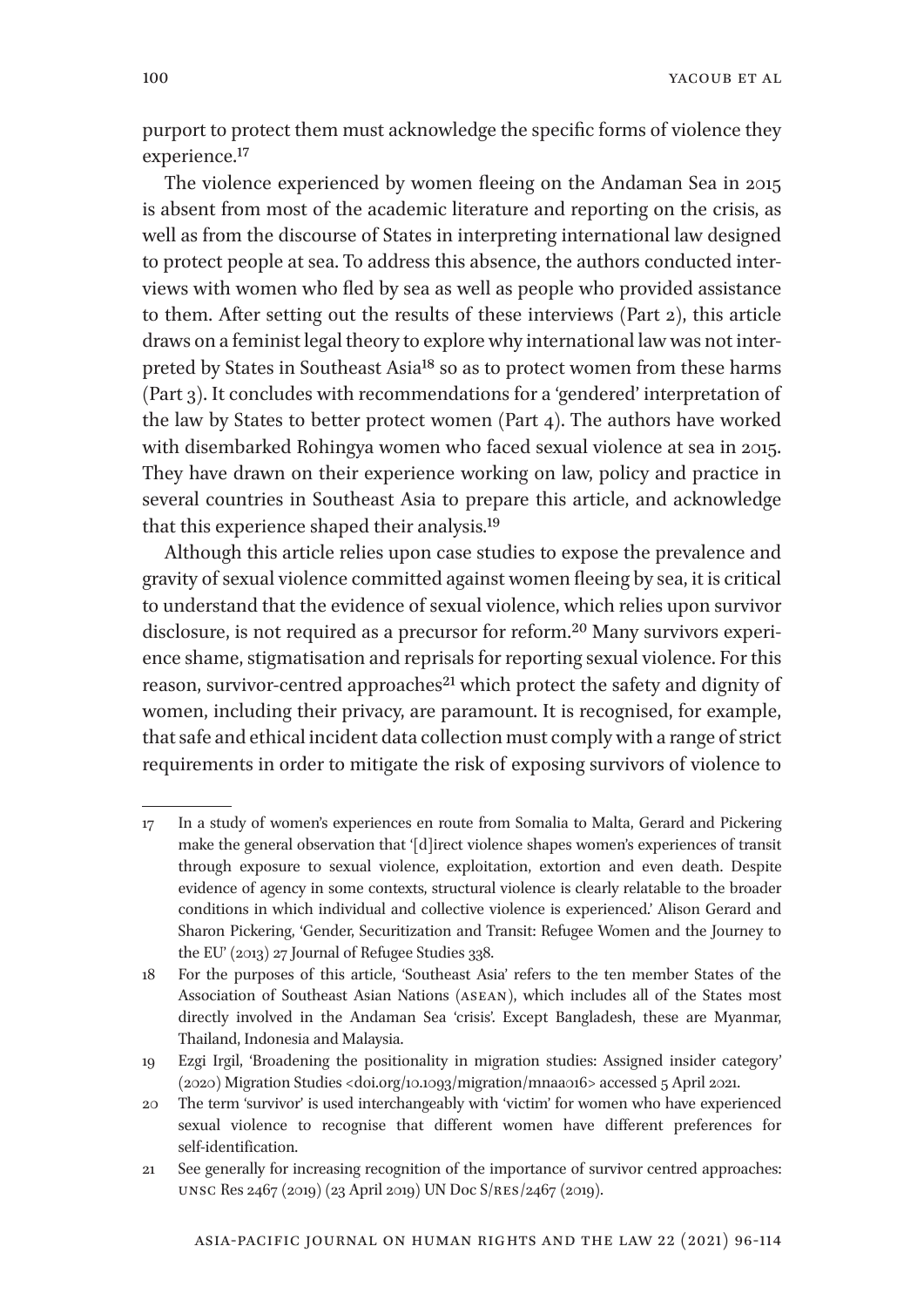further harm.<sup>22</sup> It is unconscionable to require evidence of the extent of sexual violence to activate a response either in law, policy or services, which would place the burden of reporting upon survivors. As such, States must assume the occurrence of sexual violence in all circumstances where women are in a weakened position of power, including and most especially when they are fleeing persecution by sea.

#### **2 Breaking the Silence: Women's Experiences at Sea and the Cycle of Violence on Land**

#### **2.1** *The Experiences of Rohingya Women in Myanmar*

The ill-treatment of the Rohingya people, and Rohingya women in particular, in Myanmar has a long history. Eligibility for citizenship in Myanmar primarily follows ethnicity and *jus sanguinis*, descent-based, criteria.23 'Rohingya' is not a recognised ethnic group under Myanmar law, making it a challenge for the Rohingya population to establish their citizenship and the rights that flow therefrom. Over many years, the Rohingya have gradually been stripped of access to legal documents, education, healthcare, and employment, as well as denied the right to participate in the political process, sexual and reproductive health rights, and freedom of movement within their country. These rights violations have a specific impact on women. For example, expensive administrative requirements for marriage may leave poorer families who are unable to pay for permission with no option other than to send their daughters to Malaysia to marry.24 Indeed, many of the Rohingya women and adolescent girls attempting to flee persecution during the 2015 crisis did so with wedding dresses packed in their bags.25 Exacerbated by a draconian system of local orders,26 this context provides fertile ground for forced migration.

- 25 Interview 1 (n 37). See also Claudia Tazreiter, Sharon Pickering and Rebecca Powell, 'Rohingya Women in Malaysia: Decision-Making and Information Sharing in the Course of Irregular Migration' (2017) Robert Schuman Centre for Advanced Studies Research Paper No. rscas 2017/55 <ssrn.com/abstract=3079644> accessed 5 April 2021.
- 26 For more on the origin and content of the local orders, see The Arakan Project, 'Key issues concerning the situation of stateless Rohingya women in Rakhine State, Myanmar:

<sup>22</sup> who, *WHO Ethical and safety recommendations for researching, documenting and monitoring sexual violence in emergencies* (Geneva, who 2007).

<sup>23</sup> José María Arraiza and Olivier Vonk, 'Report on Citizenship Law: Myanmar' (Country Report 2017/14, eui and Robert Schuman Centre for Advanced Studies October 2017) 5–6.

<sup>24</sup> UN Office of the High Commissioner for Human Rights, 'Myanmar: UN Expert Urges Government to Act on Local Regulations Targeting Rohingya Muslims in Rakhine State' (31 May 2013) <https://www.ecoi.net/en/document/1201190.html> accessed 5 April 2021.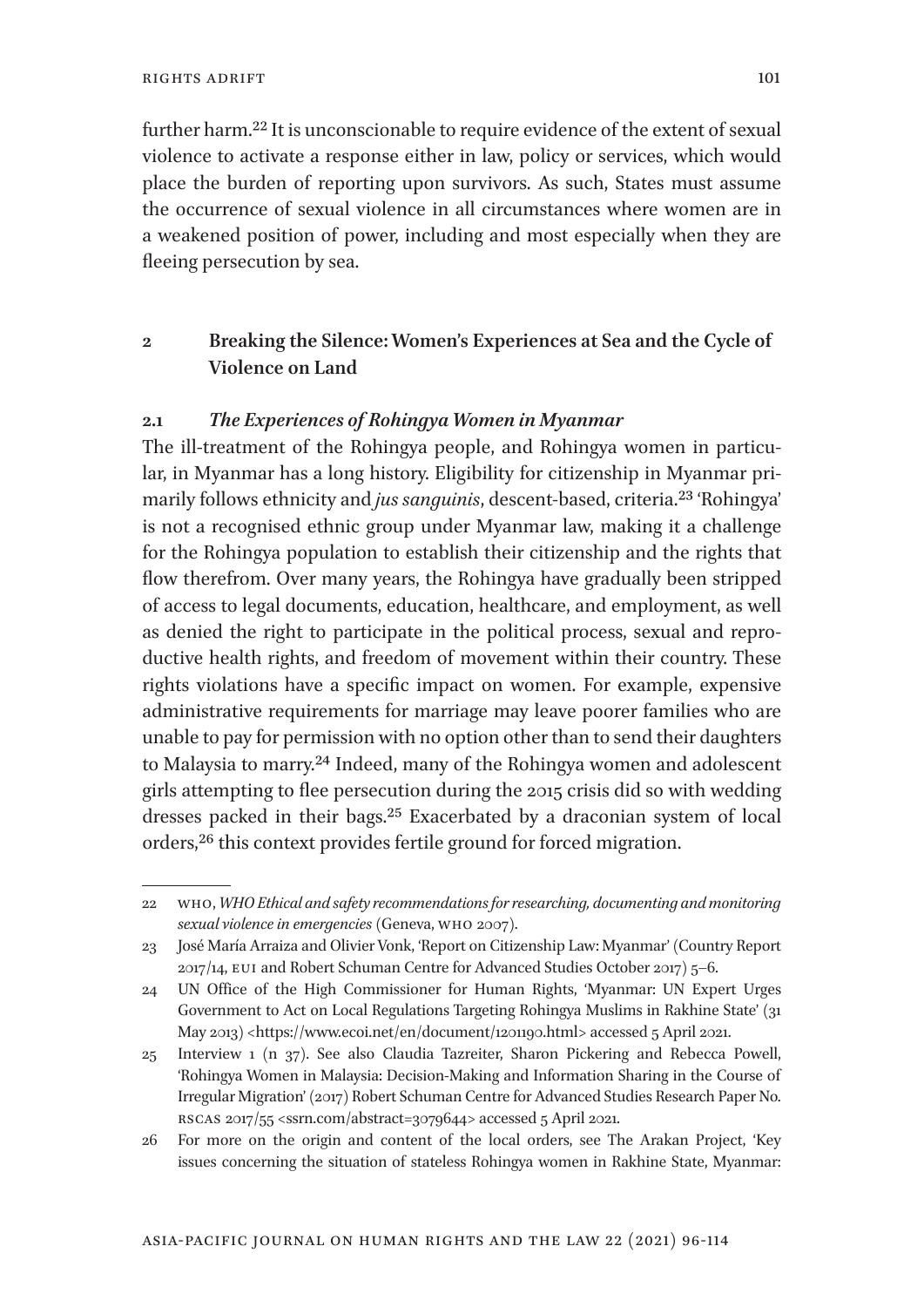More recently, the persecution of the Rohingya in Myanmar has been described as 'ethnic cleansing' by the United Nations,<sup>27</sup> and is being tried as genocide by the International Court of Justice (icj). The use of sexual violence against Rohingya women during the 'clearance operations' in Rakhine State of 2017 was so severe that it may be seen as evidence of the Myanmar military's 'genocidal intent' to destroy the Rohingya people.28 The full extent of sexual violence committed as part of the 'clearance operations' from around October 2016, including the more widespread clearance operation of August 2017, is extensively documented in the findings of the UN Human Rights Council's Independent International Fact-Finding Mission on Myanmar (UN Fact-Finding Mission)29 and relied upon as evidence under the *Application Instituting Proceedings* and *Request for the Indication of Provisional Measures* submitted to the icj by the Gambia in November of 2019.<sup>30</sup> Those findings affirmed that widespread rape and sexual violence were a hallmark of Myanmar's 'clearance operations'. Indeed, the UN Fact-Finding Mission concluded that '[r]ape and other sexual … violence', including gang rapes, sexually humiliating acts, sexual slavery and sexual mutilations, were 'perpetrated on a massive scale ...'.<sup>31</sup> It determined that the 'main perpetrators were the Tatmadaw, although other security forces, and sometimes ethnic Rakhine men, were also involved',<sup>32</sup> indicating the scale of impunity with which the offences of sexual violence were committed.

While every Rohingya woman has a different story and account of her decision to flee,<sup>33</sup> the context from which each fled was one of

Submission to the Committee on the Elimination of Discrimination Against Women' (10 June 2016) 5–8 <tbinternet.ohchr.org/Treaties/CEDAW/Shared%20Documents/MMR/ INT\_CEDAW\_NGO\_MMR\_24280\_E.pdf> accessed 5 April 2021. The Union Government announced the abolishment of 8 of the local orders in 2018. Australian Government Department of Foreign Affairs and Trade, 'DFAT Country Information Report Myanmar' (18 April 2019) 28 <www.dfat.gov.au/sites/default/files/country-information-report-myanmar. pdf> accessed 5 April 2021. The impact of this announcement is yet to be seen.

<sup>27</sup> '"No other conclusion," ethnic cleansing of Rohingyas in Myanmar continues – senior UN rights official' (*UN News*, 6 March 2018) <news.un.org/en/story/2018/03/1004232> accessed 5 April 2021.

<sup>28</sup> *The Gambia v Myanmar* (Application Instituting Proceedings and Request for Provisional Measures) [2019] icj Rep 178.

<sup>29</sup> Human Rights Council, 'Report of the detailed findings of the Independent International Fact-Finding Mission on Myanmar' (17 September 2018) UN Doc A/HRC/39/CRP.2.

<sup>30</sup> *The Gambia v Myanmar* (n 28).

<sup>31</sup> Human Rights Council (n 29) 920.

<sup>32</sup> ibid.

<sup>33</sup> '[D]iscrimination of women … is inextricably linked to other factors that affect them, such as race, ethnicity, religion, health, status, age, class, caste, sexual orientation and gender identity. This distinction will have a bearing on how discrimination or marginalization affects women belonging to these groups, often differently from men. Understanding the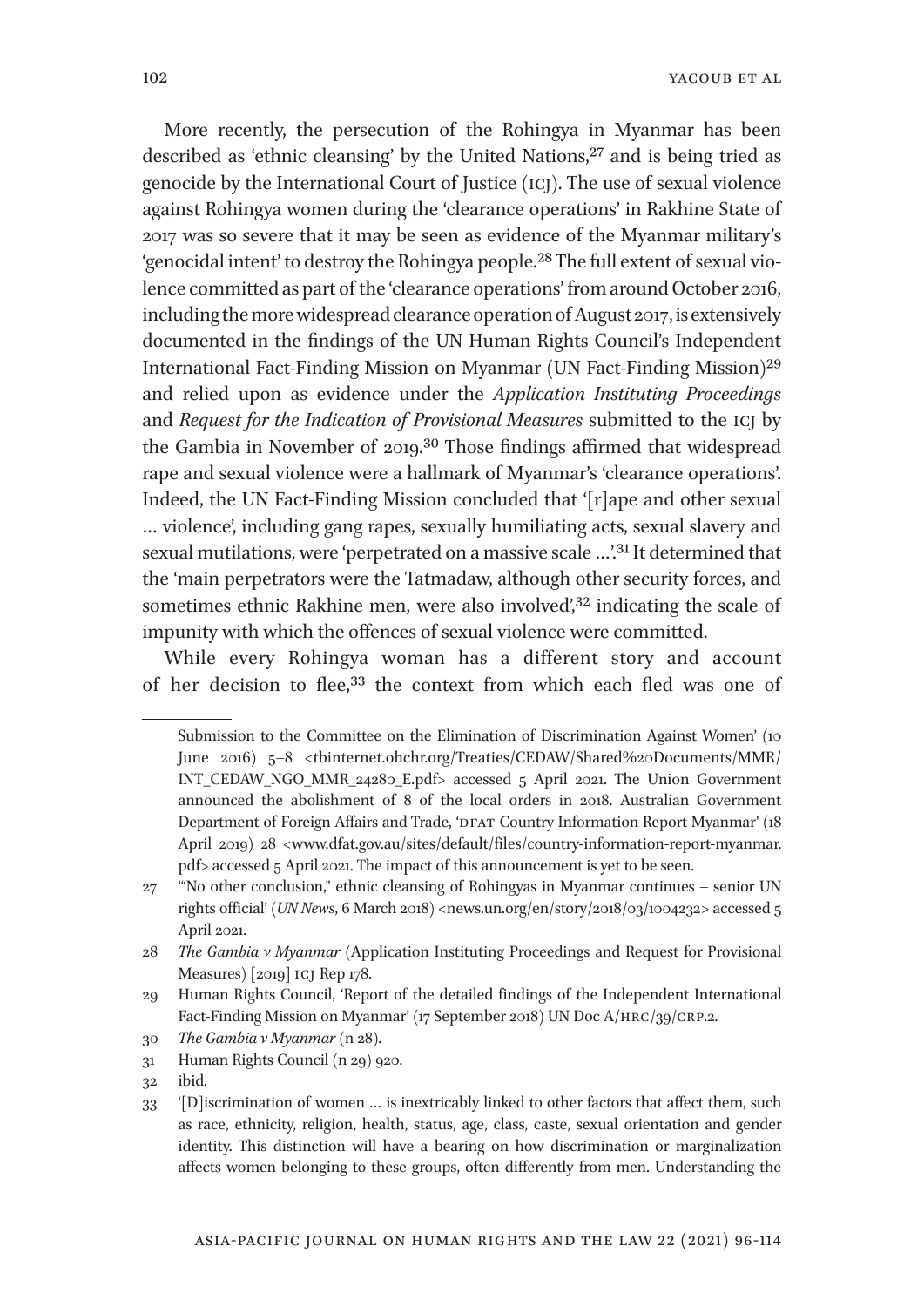marginalisation.34 The institutional, structural and individual discrimination experienced by these women, within a situation being tried as genocide at the icj, is fundamental to an understanding of the primary drivers for movement and the continuation of harm during flight by sea.35 It means that Rohingya women are left with little choice but to turn to people smugglers and traffickers to travel by sea in seeking a place of safety.36

#### **2.2** *The Experiences of Rohingya Women at Sea and Beyond*

There is no publicly available data on the incidents of sexual violence that occurred at sea during the peak periods of boat movements across the Andaman Sea culminating in the 'crisis' of 2015. What little is known is what has been recounted by survivors who endured the journeys and disembarked either in Thailand or back in Myanmar. The first-person testimonies of these survivors, as well as front-line responders, are presented in this article to highlight the experiences of women during and after these journeys.<sup>37</sup> These testimonies are based on interviews conducted by the authors using ethical standards for interviewing on sensitive subject matter.<sup>38</sup> Strict safeguards

- 35 The UN draws attention to the nexus between gender inequality and sexual violence throughout Myanmar, in particular the inequality faced by girls from ethnic minorities such as the Rohingya. Although the link between gender inequality and sexual violence is seen worldwide, Myanmar is particularly 'prone' to sexual violence owing to its poor record on gender inequality. Myanmar ranks 148 out of 189 countries in the United Nations' Gender Inequality Index (UNDP, 'Gender Inequality Index' (2018)). See Human Rights Council (n 33)  $[48-53]$ .
- 36 Sara E Davies and Jacqui True, 'The politics of counting and reporting conflict-related sexual and gender-based violence: the case of Myanmar' (2017) 19(1) IFJP 4; UN, 'Report of the Secretary-General on Conflict-related Sexual Violence' (S/2016/261, 20 April 2016) [52–53] <www.un.org/sexualviolenceinconflict/wp-content/uploads/report/s-2016–361/SG-Annual-Report-spread-2015.pdf> accessed 5 April 2021; Puttanee Kangkun, 'One Year After the Andaman Sea Refugee Crisis: End Detention and Bring Justice to Survivors of Human Trafficking' (Bangkok, Fortify Rights 8 June 2016) <www.fortifyrights.org/downloads/ Remarks\_20160608.pdf> accessed 5 April 2021.
- 37 The interviews are as follows: Interview 1 with anonymous (Yangon, Myanmar, 10 May 2020); Interview 2 with anonymous (Kuala Lumpur, Malaysia, 6 June 2020); Interview 3 with anonymous (Kuala Lumpur, Malaysia, 15 June 2020).
- 38 The authors conducted interviews to obtain information about sexual violence perpetrated against Rohingya women on Andaman Sea journeys, using interview techniques appropriate to the sensitive subject matter. See for example: Virginia Dickson-Swift and others,

intersectionality of these factors will assist in informing how Rohingya women … are affected in unique ways …'. Human Rights Council, 'Sexual and gender-based violence in Myanmar and the gendered impact of its ethnic conflicts' (22 August 2019) UN Doc A/HRC/42/CRP.4 [54–55].

<sup>34</sup> Wai Wai Nu, 'Layers of Marginalisation: Life for Rohingya Women Testimony from Myanmar' (2016) 16 The Equal Rights Review 223.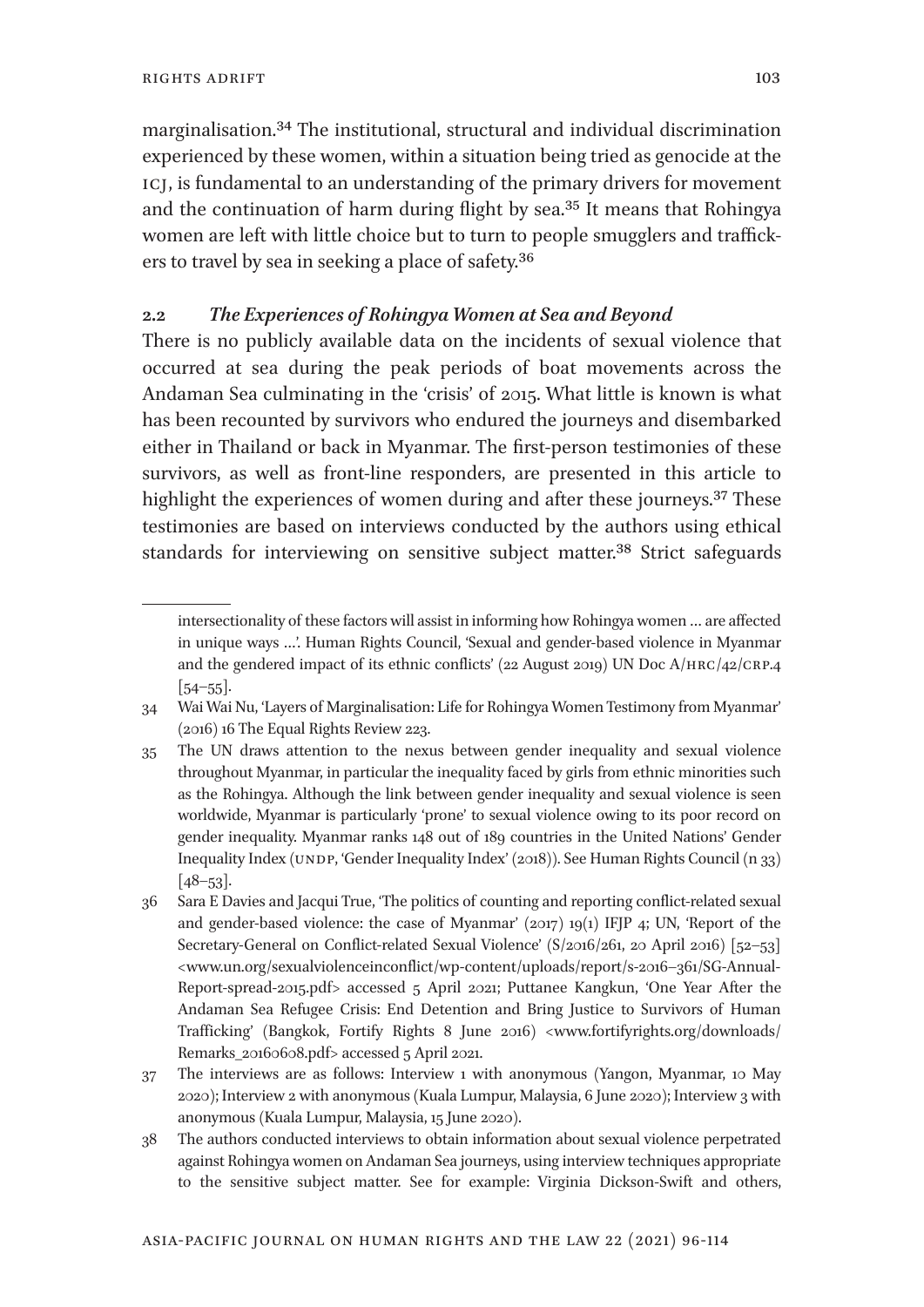were in place for the women interviewed, including obtaining consent in the Rohingya language, ensuring confidentiality, providing information of available support services and following up with interviewees.<sup>39</sup>

The experiences of Rohingya women at sea are characterised by sexual violence, death and deprivation of food and water.<sup>40</sup> One Rohingya girl who was aboard a vessel to Malaysia for 70 days explained:

There were 200 women [and girls] on the boat. I talked to them. I sleep with other women. Women and men were separated. Three men died. They were sick. No health care. The boat was so overcrowded. I was worried about my brother and myself to have died like the other man. Or what if the boat sinks? At the beginning we had food, later we didn't get a meal. We only had a teacup and water two times a day. There were some days with no meals at all. I was hungry. Two days no meal at all. All the time we were under the sun, and rain. No roof or shade. We shared among each other about sadness and sickness.41

Reproductive health problems emerged owing to the lack of water and sanitation. As one girl explained: 'I didn't take a shower the whole time…There wasn't water to shower on the boat. Women had a hard time during the period time although we brought pads with us. I tell myself that it is my faith to face this hardship.'42

Women aboard the vessels provided extensive testimonies about being repeatedly raped by the captain and crew members over the months that they were at sea, and witnessing the rape of several girls and women.<sup>43</sup> One girl explained that she saw another girl being taken by several adult men: 'I saw that the girl was taken to the room. Shipowners, they were Burmese, from Yangon. [One Burmese man] and seven other men. The oldest man was a married man,

<sup>&#</sup>x27;Researching Sensitive Topics: Qualitative research as emotion work' (2009) 9 Qualitative Research 61. Due to Covid-19 travel limitations, the interviews were conducted through secure calls.

<sup>39</sup> For example, participation was voluntary and not remunerated; consent forms were read in Rohingya language; interviews were conducted in Rohingya language; counsellor details were provided for any mental health follow-up; and records of interviews were securely stored.

<sup>40</sup> 'Malaysia: End Child Marriage, Protect Rohingya Refugee Girls' (Fortify Rights 21 February 2019) <www.fortifyrights.org/mly-inv-jnr-2019-02-21/> accessed 5 April 2021.

<sup>41</sup> Interview 3 (n 37).

<sup>42</sup> Interview 3 (n 37).

<sup>43</sup> Interviews 1, 2 and 3 (n 37).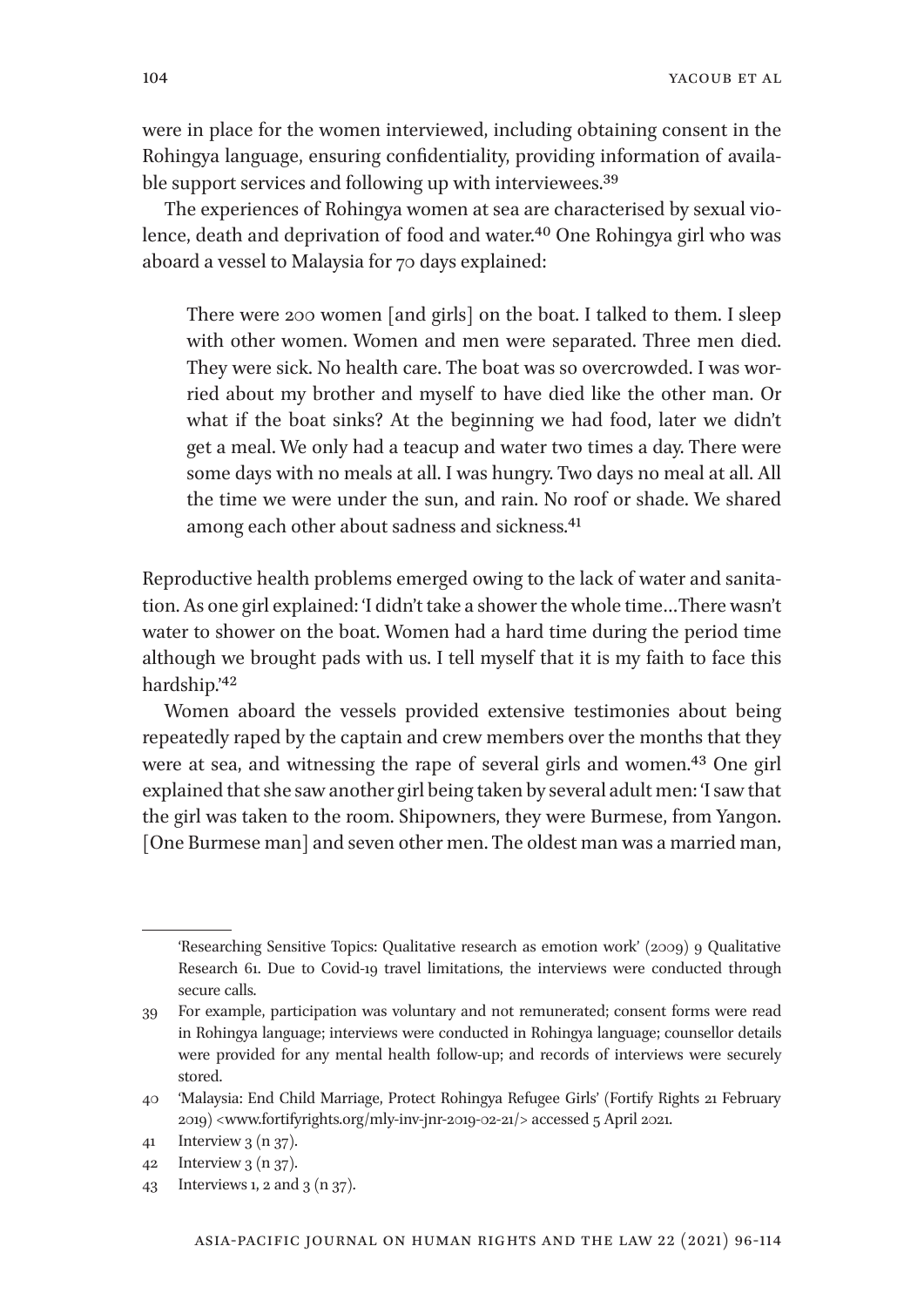he has adult children. The other four men were adult men. Two others were boys, they were young and they didn't do anything.'44

Another girl, who was accompanied by her brother, explained that women who were not accompanied by family members were targeted for rape:<sup>45</sup> 'The head, or "sayar", took more girls. They called the same women every day. Five women were raped. All of them were single. Women who were not accompanied by any other family member. And they were weak. They were the beautiful ones.' Women and adolescent girls reported that they were provided with 'pills to prevent pregnancy'.46

Despite assurances of safety upon disembarkation,<sup>47</sup> testimonies indicated that 'they trusted no one'.<sup>48</sup> Upon disembarkation, women presented with skin conditions as a result of a lack of water to bathe and were visibly afraid; afraid of going home, of the authorities and, for those returned to Myanmar, of the local Rakhine community and how they would cope mentally.49 Further, for many the violence they were exposed to on water continued on land. One woman who disembarked in Thailand reported: 'I saw four women raped by Thais. The Thai person and the "dalal" (broker) were together. The "dalal" knew that girls were raped. Three women from our group were taken. Beautiful ones. Young girls. They brought them to the hilly area.'<sup>50</sup>

Women disembarked into a cycle of violence. Public reports indicate that girls of 15 or 16 years of age who were held hostage in the jungle camps of southern Thailand had no choice but to be sold onwards into marriage.<sup>51</sup> Upon arrival to their final destination in Malaysia, child brides reported being sold to husbands who physically and verbally abused them and sentenced them to a life of domestic servitude.52 One woman explained: 'My husband received me in Malaysia. I am not happy here. I always want to go back home to my country and stay with my Mom.'53 Returning home to Myanmar was not an option.

<sup>44</sup> Interview 3 (n 37).

<sup>45</sup> She also explained, 'Boys were abused sometimes. Men got less food. When I looked at my brother, I was very sad', ibid.

<sup>46</sup> Interview 1 (n 37).

 $47$  ibid.

<sup>48</sup> ibid.

<sup>49</sup> ibid.

<sup>50</sup> Interview 2 (n 37).

<sup>51</sup> Rozanna Latiff and Ebrahim Harris, 'Sold into marriage – how Rohingya girls became child brides in Malaysia' *Reuters* (Kuala Lumpur, 15 February 2015) <www.reuters.com/article/ uk-myanmar-rohingya-childbrides-insight/sold-into-marriage-how-rohingya-girls-becomechild-brides-in-malaysia-idUSKBN15U009> accessed 5 April 2021.

<sup>52</sup> ibid.

<sup>53</sup> Interview 2 (n 37).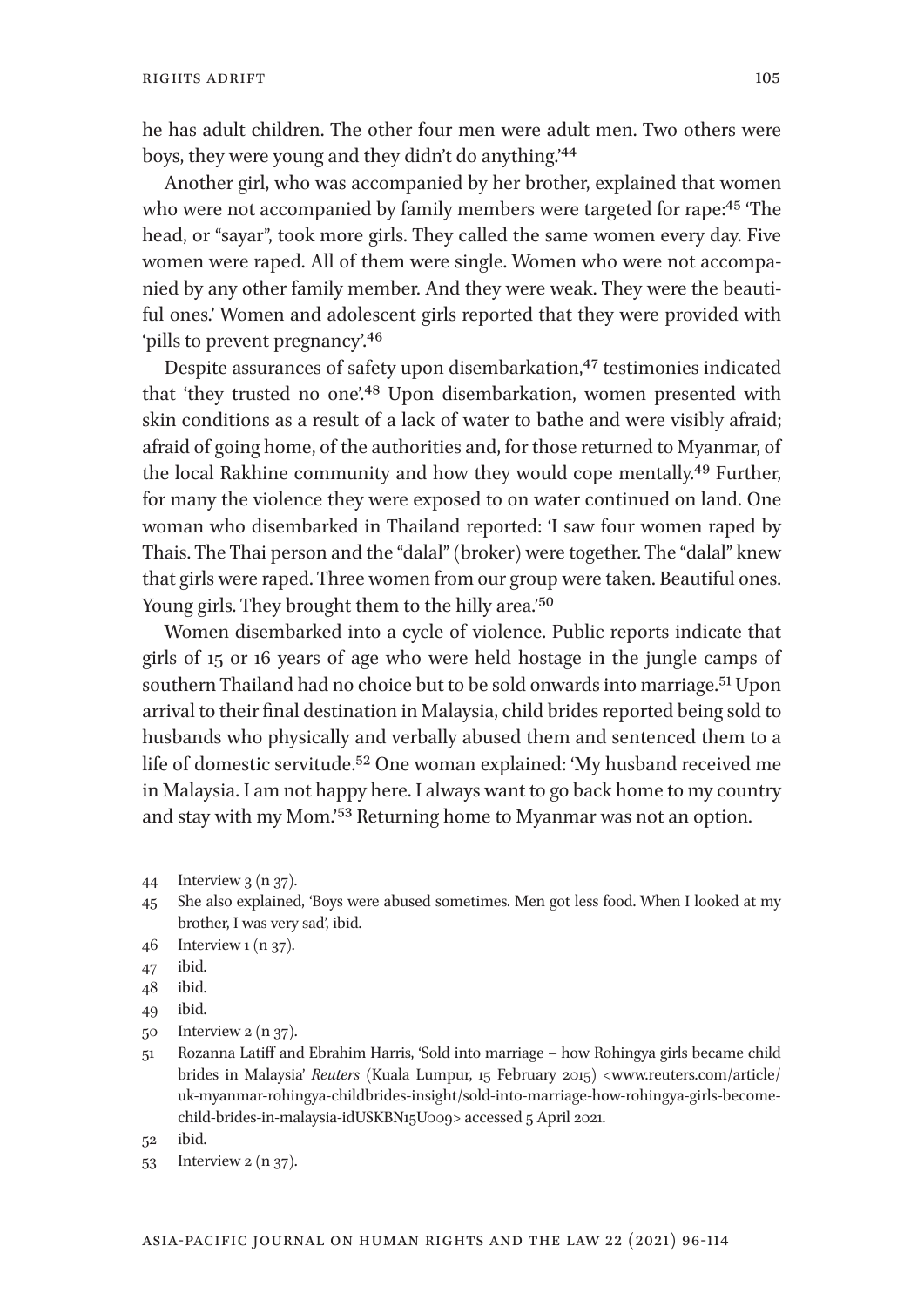Furthermore, it was well understood from the gathered testimonies that the consequences of reporting sexual violence for the purposes of justice would not be in the best interests of the women, due both to the lack of recourse available to them through the formal justice system when returned to Myanmar, as well as the shame they would bring upon their families and, in some cases, reprisals. The sexual violence was therefore committed, in the view of one person assisting sexual violence survivors, with 'entitlement and impunity'.54 Nevertheless, despite this impunity, and the sexual violence, deprivation and cruelty experienced during their boat journeys, many Rohingya women who disembarked in Myanmar expressed their intention to flee by sea again.

#### **3 International Law, Regional Standards and the Failure to Protect Women at Sea**

In form and content, international law and regional standards do not fully address the risks women are exposed to before, during and following flight by sea. The high seas are regulated by several areas of international law, including long-standing customary principles, as well as regional standards such as soft law instruments of the Association of Southeast Asian Nations (ASEAN) and the Bali Process on People Smuggling, Trafficking in Persons and Related Transnational Crime. However, despite these laws, States fail to address sexual and gender-based violence against women fleeing by sea. The following section draws on feminist legal theory to interrogate why these laws failed Rohingya women at sea,55 focusing on three of Edwards' feminist critiques of international law and human rights in particular.<sup>56</sup>

#### **3.1** *Ignoring Women's Experiences in Interpreting Refugee and Human Rights Law*

First, Edwards highlights the absence of women and women's voices in the international legal system.57 In the context of violence against women, Charlesworth, Chinkin, and Wright explain that '[b]ecause men generally are not the victims of sex discrimination, domestic violence, and sexual degradation and violence, for example, these matters can be consigned to a separate

<sup>54</sup> Interview 1 (n 37).

<sup>55</sup> Nancy Levit and Robert R. M. Verchick, *Feminist Legal Theory: A Primer* (New York University Press 2006) 15–16; Alice Edwards, *Violence Against Women Under International Human Rights Law* (Cambridge University Press 2011) 36–37.

<sup>56</sup> ibid ch 2.

<sup>57</sup> ibid 43.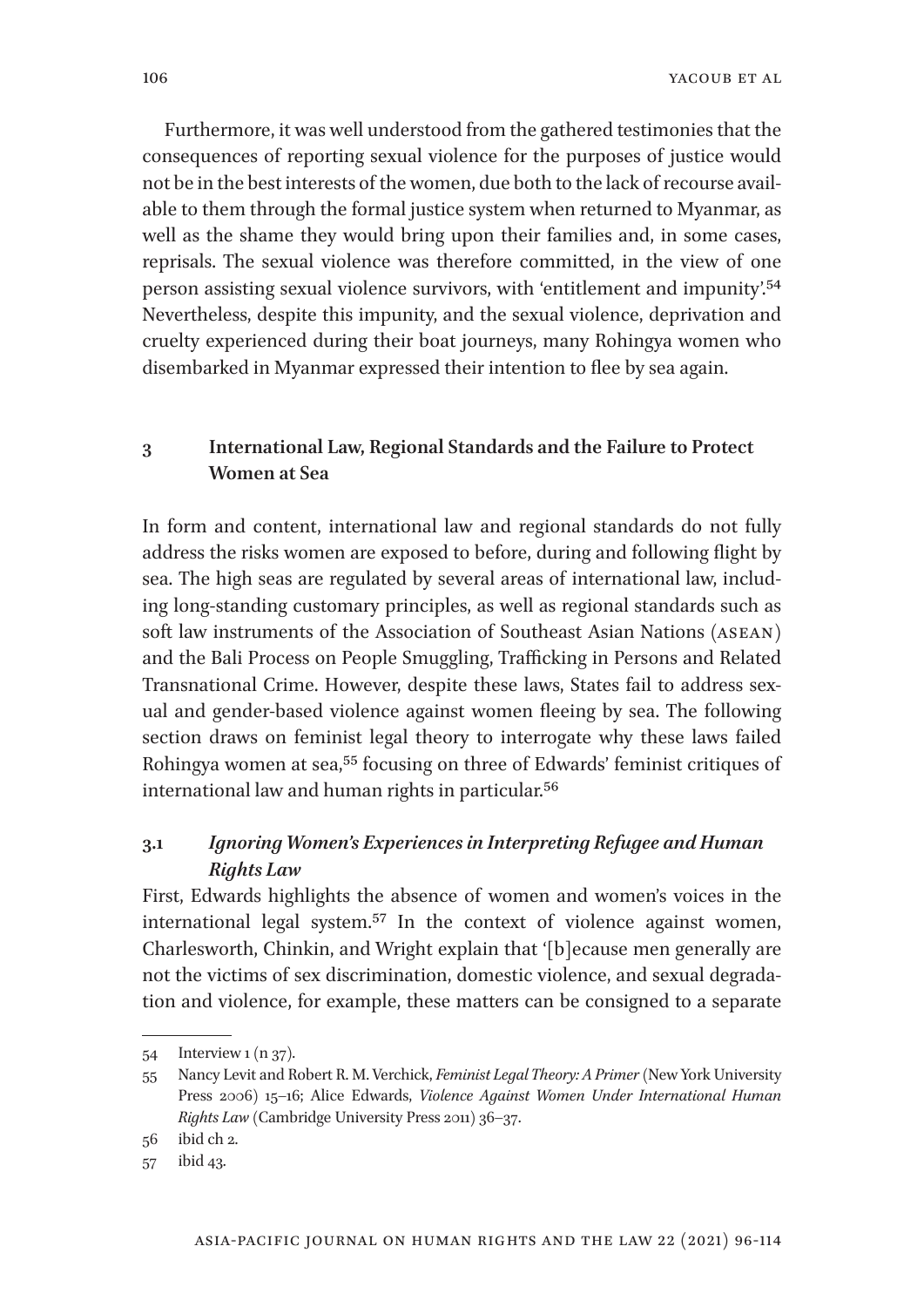sphere and tend to be ignored.<sup>'58</sup> Certainly, in the response to the Andaman Sea 'crisis', the unique experiences of women were ignored. Sexual and gender-based violence against women prior to flight, at sea, and following disembarkation was not given due consideration by Southeast Asian States, nor did it inform how States interpreted and applied their international obligations.

Whether or not States which border the Andaman Sea are parties to the main international refugee and human rights law treaties,59 they are bound by the *non-refoulement* rule in customary international law,60 as recognised by courts,<sup>61</sup> scholars<sup>62</sup> and the United Nations High Commissioner for Refugees.<sup>63</sup> Owing to the severity of harm that the Rohingya face in Myanmar on the basis of their ethnicity, they should all have been considered *prima facie* refugees and protected against return. However, while Rohingya men were also *refouled*, women faced additional specific and gendered harms that States should have taken into consideration in determining their responses to the crisis. Given the violence to which women were exposed both prior to and during their flights by sea, the failure of States to rescue them from those vessels, as well as the decision to turn them back at sea and potentially return them to the gendered harms they had fled in Myanmar, can be construed as a breach of their *non-refoulement* obligations. By managing the situation solely as a matter of law enforcement, States exposed women to continued sexual violence at sea and, for some, back in Myanmar. The fact that the only option for many disembarked women was to attempt the journey again further demonstrates the failure of States to respect the customary prohibition against *refoulement*.64

<sup>58</sup> Hilary Charlesworth, Christine Chinkin and Shelley Wright, 'Feminist Approaches to International Law' (1991) 85 Am J Int'l L 613, 625.

<sup>59</sup> None of the States directly involved in the Andaman Sea 'crisis' of 2015 (Myanmar, Thailand, Malaysia and Indonesia) are signatories to the 1951 Convention relating to the Status of Refugees or its Protocol of 1967.

<sup>60</sup> Goodwin-Gill (n 15) 444.

<sup>61</sup> A controversial decision in the United States of America held that *non-refoulement* obligations do not apply extraterritorially, in *Sale v Haitian Centers Council* 509 US 155, 156 (ussc 1993). However, 'judgments by a few domestic courts should, at most, be discussed as aspects of comparative law, but cannot claim to be binding under international law'. Andreas Fischer-Lescano, Tillmann Löhr and Timo Tohidipur, 'Border Controls at Sea: Requirements Under International Human Rights and Refugee Law' (2012) 21(2) IJRL 256, 266.

<sup>62</sup> '[I]t applies to the actions of states, wherever undertaken, whether at the land border, or in maritime zones, including the high seas'. Guy S. Goodwin-Gill (n 15) 444. See also Sir Elihu Lauterpacht and Daniel Bethlehem, 'The Scope and Content of the Principle of *Non-Refoulement*: Opinion' in Feller, Türk and Nicholson (eds) (n 12) 149–163.

<sup>63</sup> unhcr, 'Advisory Opinion on the Extraterritorial Application of *Non-Refoulement* Obligations under the 1951 Convention relating to the Status of Refugees and its 1967 Protocol' (26 January 2007) 15 <www.unhcr.org/4d9486929.pdf> accessed 5 April 2021.

<sup>64</sup> Interview 1 (n 37).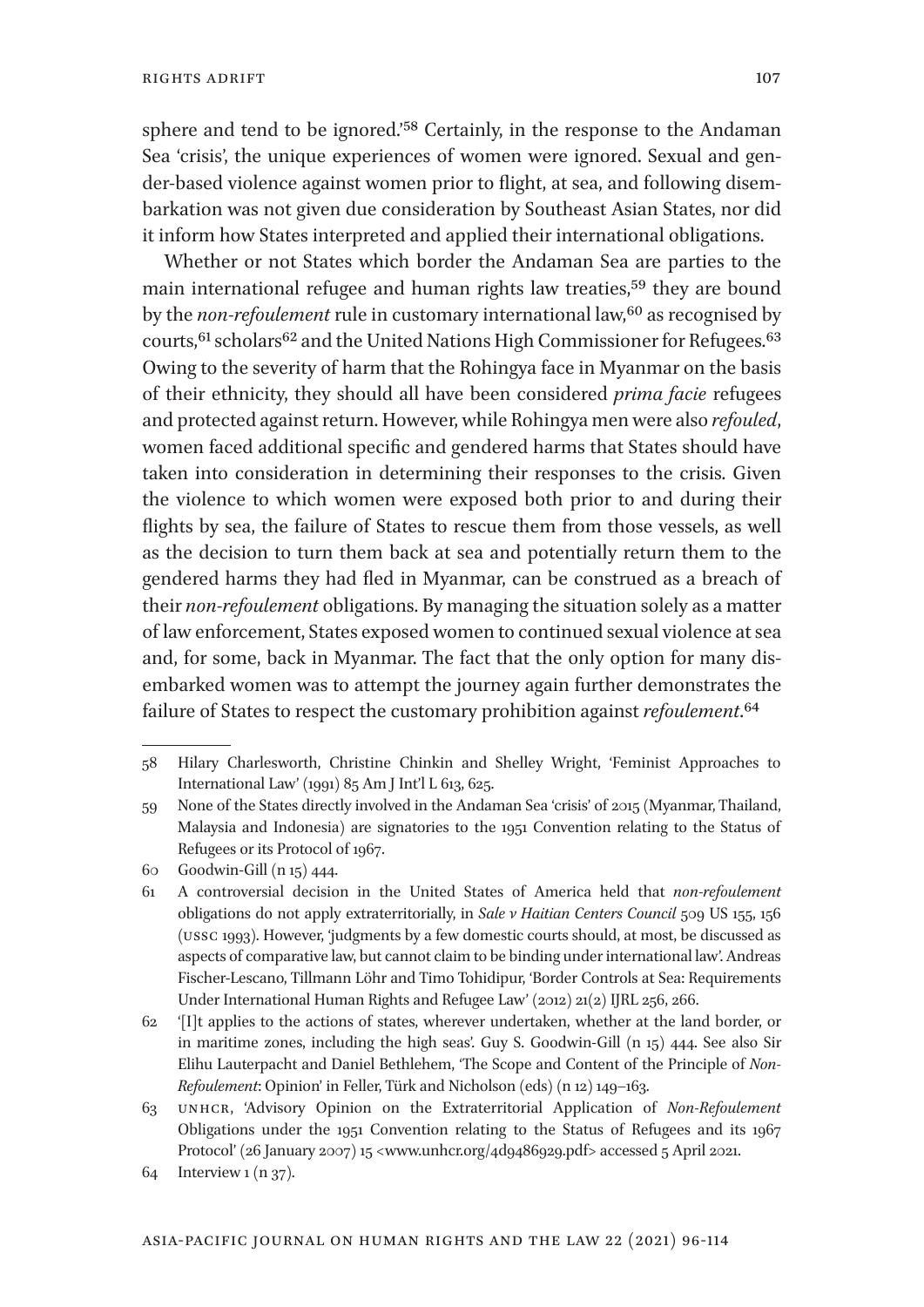States also failed to apply regional human rights standards to protect refugee women at sea.65 The 1967 Bangkok Principles (re-affirmed in 2001 following Addendums made in 1970 and 1987) call for member States of the Asian-African Legal Consultative Organisation (AALCO) to ensure that those seeking asylum are able to do so, and that the specific situations of women are addressed.<sup>66</sup> These are non-binding, however. The non-legally binding 2012 asean Human Rights Declaration also includes specific reference to the right to seek asylum.67 The Declaration of the Advancement of Women in the asean Region and Declaration on the Elimination of Violence Against Women in the asean Region also purport to recognise and value women's voices. However, there has been little political will to implement these principles in any practical way during times of crisis. Regional standards to protect refugee women in particular tend to be ignored or not prioritised by States in practice. The protection of women is largely subsumed by a law enforcement paradigm that privileges the integrity of borders over the integrity of women's bodies.

#### **3.2** *Privileging Men's Reality*

Edwards' second critique is that human rights are 'men's rights', and international human rights law 'privileges the realities of men's lives while it ignores or marginalises those of women.'68 The reasons for this exclusion include structural as well as formal inequalities caused by 'patriarchy, exclusion, and oppression, combined with poverty, harmful or discriminatory cultural and religious practices, and political disenfranchisement'.69 Gendered and social norms which dictate attitudes and practices influence the space for women's exercise of power in families and communities as well as in political decision making. The power imbalance reinforces reduced access to education, health and other basic services which creates structural systems of exclusion. Where international human rights instruments specifically protect women's rights,

<sup>65</sup> A clear, consistent and binding legal framework for the protection of refugees has eluded asean Member States for decades. With the exception of anti-smuggling and antitrafficking rules described in the next section, the protection of refugee women has been relegated to various non-binding regional instruments which have evolved over time.

<sup>66</sup> See Article iv(6) in particular.

<sup>67</sup> Article 16 states that, 'Every person has the right to seek and receive asylum in another State in accordance with the laws of such State and applicable international agreements.'

<sup>68</sup> Edwards (n 55) 53. Catharine MacKinnon stated that human rights are not women's rights, 'not in theory or in reality, not legally or socially, not domestically or internationally'. Catharine A. MacKinnon, 'Rape, Genocide, and Women's Human Rights' (1994) 17 Harv Women's LJ 5, 5.

<sup>69</sup> Edwards (n 55) 51.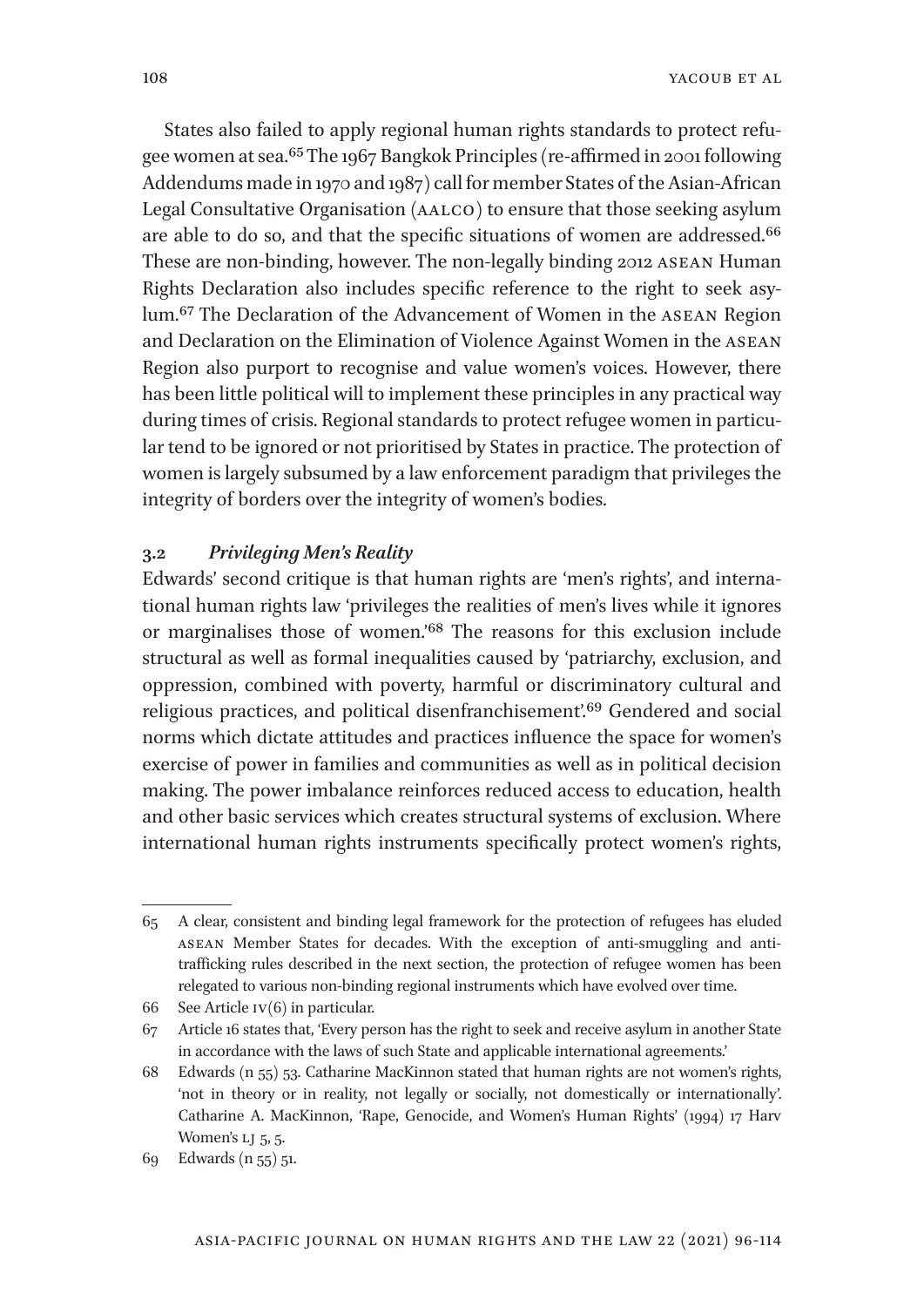feminist legal theorists argue that they carry less legal value.70 International human rights law ignores or belittles violations faced by women, including 'forced childbirth, sexual slavery, rape, genital mutilation, female infanticide, domestic violence, sexual harassment, gender-based violence, reproductive freedom, education, the right to vote, economic policies, and structural adjustment programmes'.<sup>71</sup> Other areas of international law suffer from the same bias. As demonstrated in this article, the international law of the sea, in particular the customary principles of rescue at sea and of *non-refoulement,* marginalise women's realities in their application.

The duty to rescue people in 'distress' at sea is considered to be part of customary international law.72 In defining persons in distress, there is no provision for the specific experiences of women, and in particular the experience of sexual violence which is the reality for women at sea.73 The lack of recognition of sexual violence as 'distress', and the failure of States to rescue on this basis during the Andaman Sea crisis, resulted in women being trapped for weeks on boats where they were exposed to further rape and sexual violence, endangering their lives.74

<sup>70</sup> Hilary Charlesworth and Christine Chinkin, 'The Gender of Jus Cogens' [1993] 15 hrq 63.

<sup>71</sup> Edwards (n 55) 54. See also Edward Broadbent, 'Getting Rid of Male Bias' in Joanna Kerr (ed), *Ours By Right: Women's Rights as Human Rights* (North-South Institute, Zed Books 1993) 10 and Berta E. Hernández-Truyol, 'Human Rights through a Gendered Lens: Emergence, Evolution, Revolution' in Kelly D. Askin and Dorean M. Koenig (eds), *Women and International Human Rights Law* (Vol 1, 3) 2.

<sup>72</sup> Mark Pallis argues that 'the customary status of a duty to rescue was strengthened by the existence of the duty in UNCLOS and the ICMSR and the consequent increase in states party to a rescue, and a search and rescue obligation. Additionally, although there have not been any General Assembly Resolutions on the subject, both the Council of the International Maritime Organization and UNHCR have formally expressed their view of the duty to render assistance as a fundamental obligation. From this it may be concluded that the duty to render assistance can be characterised as a norm of customary international law and binding on all states.' Mark Pallis, 'Obligations of States towards Asylum Seekers at Sea: Interactions and conflicts between legal regimes' (2002) 14 IJRL 329, 334; the duty to rescue is also contained in 1982 United Nations Convention on the Law of the Sea, 1833 unts 3  $(UNCLOS)$  art  $98(1)$ .

<sup>73</sup> Pallis (n 72) 335.

<sup>74</sup> The UN Human Rights Committee has found that a failure to rescue violated Article 6 of the iccpr, as Italy failed to respond promptly to various distress calls from a sinking boat carrying more than 400 adults and children and failed to explain a delay in dispatching its navy ship located an hour from the scene. See UN Human Rights Committee, 'Views adopted by the Committee under article  $5(4)$  of the Optional Protocol, concerning Communication No.  $3042/2017'$  (27 January 2021) UN Doc CCPR/C/130/D/3042/2017 <tbinternet. ohchr.org/\_layouts/15/treatybodyexternal/Download.aspx?symbolno=CCPR/C/130/ DR/3042/2017&Lang=en> accessed 5 April 2021.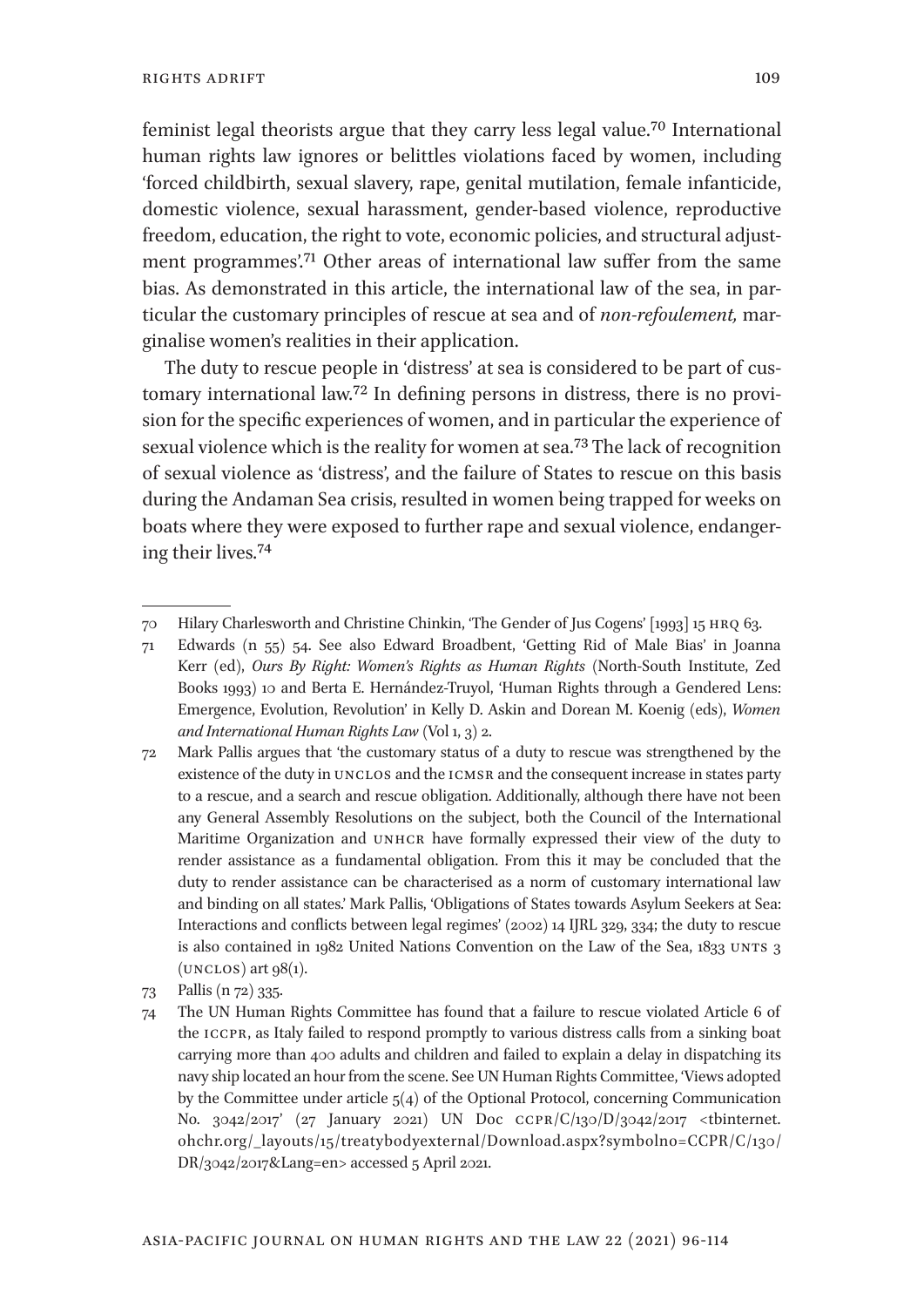In any case, the requirement for women to define their experience of sexual violence within the male rubric of 'distress' is inappropriate. Sexual violence should not be hidden behind such a term, which is grossly inadequate to describe months of limited food and water, combined with systematic and repeated rapes and the premeditated provision of contraceptive pills. Such treatment should have been more than sufficient to reach the minimum threshold to be construed as 'distress' and trigger States' rescue obligations.

Of even greater concern is the burden on women who have endured such sexual violence to disclose it publicly somehow, and in doing so risk further sexual violence or loss of life as reprisal, in order to access rescue under international law. Rescues must be undertaken and disembarkation to places of safety to prevent ongoing threats to the lives of women and girls. It should be assumed that these threats persist given the limitations on reporting whilst at sea. Instead of such a requirement, States should assume that women fleeing by sea may be subject to such sexual violence on their vessels, and undertake rescues and disembarkation to places of safety at the earliest opportunity and without public disclosures of rape.

#### **3.3** *Anti-Trafficking, Anti-Smuggling and the Patriarchal Role of the State*

Edwards' third critique challenges the assumption that women's issues are confined to the 'private' sphere. She advocates for a nuanced approach to arguments around the public/private divide in international law, arguing that '[m] ost so-called "private" issues do have public dimensions, either because they are subject to regulation under law (the problem is often *how* they have been regulated rather than a lack of regulation) or because they are grounded in public systems of oppression, patriarchy, or gendered international relations.'75 This critique is particularly relevant to the patriarchal law enforcement paradigm that dominates States' responses to situations like the Andaman Sea crisis, and is ill-suited to protect women from sexual violence during and following flight by sea. Anti-trafficking laws designed to protect women from harm are made by men and for the protection of state interests, causing women fleeing persecution further harm. The sexual violence they face remains in the 'private' realm and is unaddressed.

The two main anti-trafficking and anti-smuggling laws applicable in Southeast Asia are the asean Convention Against Trafficking in Persons, Especially Women and Children (ACTIP)<sup>76</sup> and the Bali Declaration on People

<sup>75</sup> Edwards (n 55) 71.

<sup>76</sup> For ratifications, see: 'Instruments of Ratification' (Association of Southeast Asian Nations) <agreement.asean.or/greemen/etai/30.html> accessed 5 April 2021.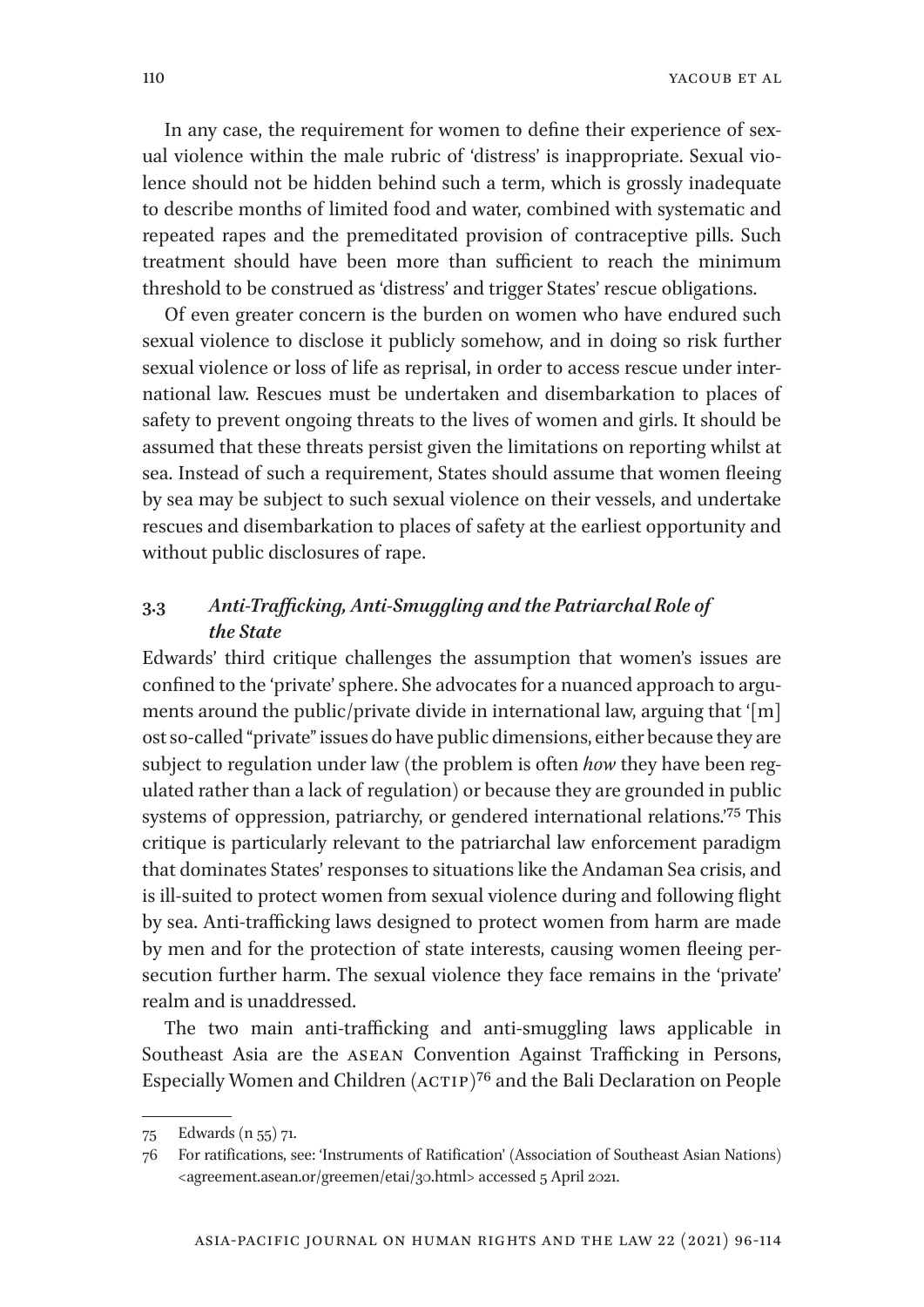Smuggling, Trafficking in Persons and Related Transnational Crime (Bali Declaration). The ACTIP is the only legally binding instrument in Southeast Asia and is focused on States legislating domestically to prevent and respond to the needs of trafficking victims, as well as law enforcement. It references cooperation, but does not go far enough to prescribe how people can access justice for violations at sea. Article 5 calls for 'higher penalties' for offences against certain categories of vulnerable persons, including children or people with disabilities, but does not describe survivors of sexual violence. The ACTIP entered into force in November 2015, just months after the Andaman Sea crisis, and it acknowledges sexual violence as a component of trafficking but fails to address sexual violence at sea or elsewhere. This is a glaring omission.

By contrast, the Bali Declaration does recognise the specific vulnerabilities of women and children who are migrants and refugees in the region (para 3), but the generic description of women as 'vulnerable' fails to acknowledge their specific risks and experiences of sexual violence. The declaration calls for temporary protection regimes and local stay arrangements (para 6), as well as respect for the principle of *non-refoulement* (para 5), but overall remains firmly rooted in a law enforcement approach and does little to promote the need for concrete action to be taken in relation to human rights violations that occur at sea, including rescue of women at sea.

The patriarchal law enforcement paradigm adopted by Southeast Asian States in response to flight by sea is also supported by international law. The international law of the sea permits policing of boats for clearly defined purposes, such as combatting slavery.77 International law is inconsistent in relation to the legality of interceptions of boats on the basis of suspected people smuggling or trafficking of 'irregular migrants', whether on the high seas or in their territorial waters.78 The United Nations Protocol against the Smuggling of Migrants by Land, Sea and Air, supplementing the United Nations Convention against Transnational Organised Crime, 2000, ratified by all coastal states of the Andaman Sea, sets out the rules for a State to search a vessel suspected of smuggling people consistently with international law of the sea rules. This Protocol does not affect other rights of individuals in international refugee law,

<sup>77</sup> Article 8 of the 2000 United Nations Protocol against the Smuggling of Migrants by Land, Sea and Air, supplementing the United Nations Convention against Transnational Organized Crime, 2000 (adopted 15 November 2000, entered into force 28 January 2004) 2241 unts 507 (UN Protocol Against Smuggling).

<sup>78</sup> Violeta Moreno-Lax, 'Seeking Asylum in the Mediterranean: Against a Fragmentary Reading of EU Member States' Obligations Accruing at Sea' (2011) 23 IJRL 174, 187–188.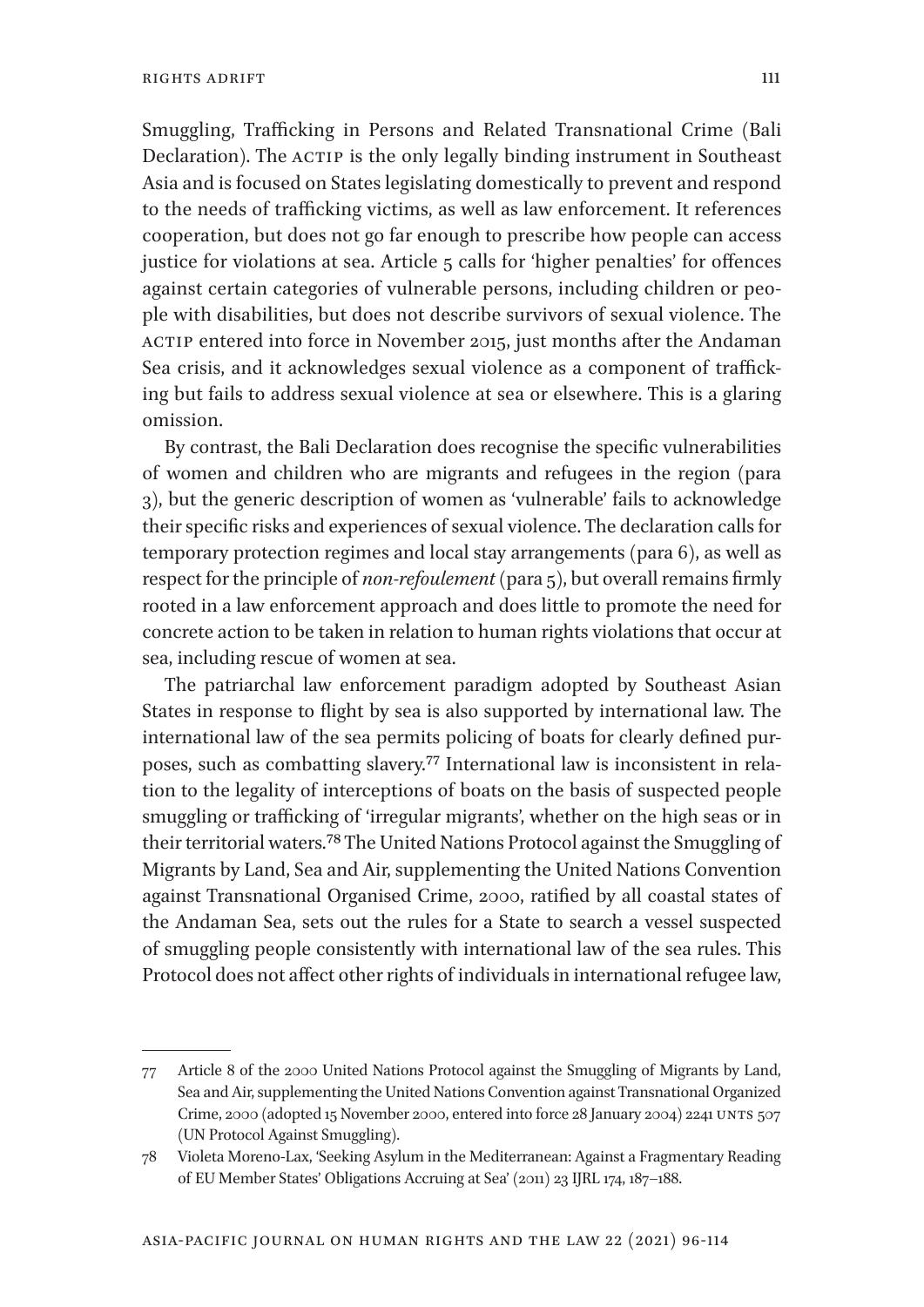making specific reference to the *non-refoulement* principle.79 Article 16(1) of the Protocol requires States to protect the rights of smuggled persons, including the right to life. Article 16(2) requires that States provide appropriate protection against violence that may be inflicted upon smuggled persons, whether by individuals or groups. The laws are silent on the protection needs of smuggled women and girls specifically, and it cannot be presumed that they will be read into Articles 16(1) or 16(2) of the Protocol.

The abovementioned international and regional laws, and the anti-trafficking and anti-smuggling measures they support, are the primary vehicle through which Southeast Asian States protect women fleeing by sea. But addressing this flight from a patriarchal law enforcement perspective is inappropriate. Since the escape of Rohingya women by sea from Myanmar is difficult without the assistance of smugglers,<sup>80</sup> States' focus on suppressing smuggling and trafficking through the Andaman Sea risks cutting off vital modes of escape for Rohingya women, and fails to address their specific protection needs during flight. This approach perpetuates border protection grounded in a system of oppression that protects the interests of the State while causing further harm to women. Law enforcement must be undertaken alongside the protection of women; these aims should be complementary.

#### **4 Conclusion**

During the Andaman Sea crisis in 2015, Rohingya women and girls experienced violence that went largely unreported and unaddressed, despite the gravity and criminality of these acts. Five years later, in April 2020, Rohingya women were again trapped at sea for months, unable to return to Bangladesh or disembark in Malaysia.81 Given the prevalence of violence against women in the region,

<sup>79</sup> UN Protocol Against Smuggling (n 77) art 19.

<sup>80</sup> There are land routes for Rohingya to leave Rakhine that are arguably more dangerous: '[M]ost Rohingya wishing to escape from villages and camps in Rakhine are taken on a largely overland route that either leaves the state via the Rakhine Yoma mountain range, progressing through Magway and Bago regions, or begins with a boat trip down the coast to southern Rakhine or Ayeyarwady Region, where they are transferred to buses or cars. From Magway, Bago and Ayeyarwady regions, they travel past Yangon to Myawaddy, where their journey continues through Thailand to Malaysia.' Ye Mon, Eaint Thet Su and Ben Dunant, 'No exit: Rohingya jailed en masse for escaping Rakhine' *Frontier Myanmar* (15 January 2020) <frontiermyanmar.net/en/no-exit-rohingya-jailed-en-masse-for-escaping-rakhine> accessed 5 April 2021.

<sup>81</sup> Hannah Beech, 'Hundreds of Rohingya Refugees Stuck at Sea with "Zero Hope"' *New York Times* (1 May 2020) <www.nytimes.com/2020/05/01/world/asia/rohingya-muslim-refugeecrisis.html> accessed 5 April 2021.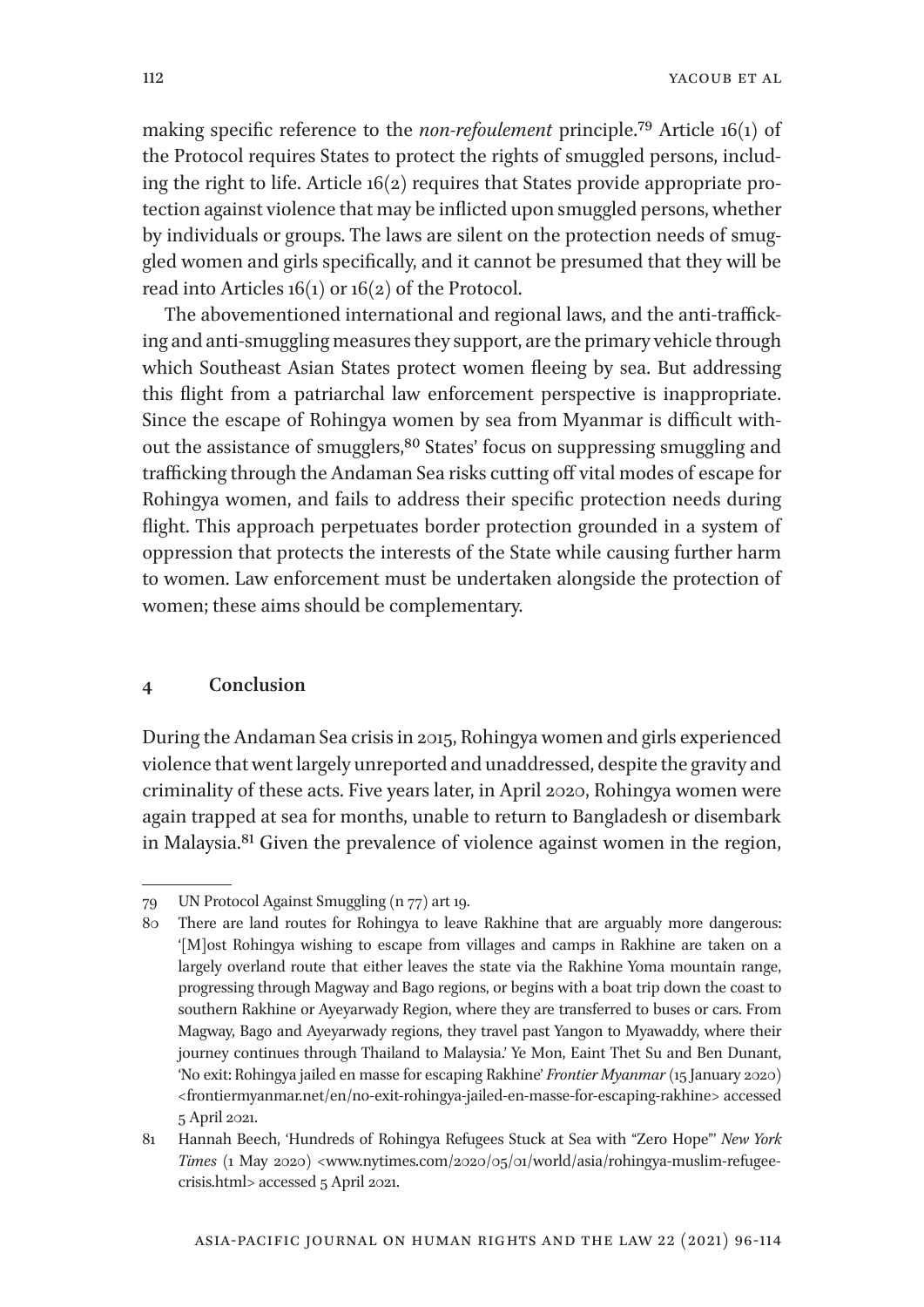the context from which these women fled, and decades of women's experience fleeing by sea in the region, there is a strong likelihood that these women were exposed to sexual violence. Our interview data confirms this. Again, there was no documentation of sexual violence including rape, no gendered analysis of the harm, and no protection afforded at sea by States. Rape, fear and subsequent silence remain the reality for women at sea.

At all times, there must be an assumption of the incidence of sexual violence amongst populations fleeing by both land and sea.<sup>82</sup> Obtaining information about the sexual and gender-based violence experienced by women, in line with the relevant ethical standards, is an essential first step towards preventing and responding to this harm. The next step is using that information to ensure women fleeing by sea can in fact access protection against, and redress for, the specific harms they face. This is not simply a matter of making more law. There has already been a proliferation of international and regional laws, frameworks and policies developed supposedly to protect women from sexual violence in the decades since the Indochinese exodus in the mid-1970s. In practice, though, they have offered little or no protection to women fleeing by sea. Laws that are problematic on land completely fail at sea. But the interpretation of these laws from a feminist legal perspective provides an opportunity to identify areas of potential reform.

In light of information about gendered violations, States must evaluate their international, regional and domestic human rights and refugee law obligations, as well as their obligations under the law of the sea, to ensure the specific protection needs of women inform how they interpret their obligations to rescue vessels in distress and to respect the prohibition on *refoulement*. This evaluation should prompt the development of gender-sensitive and survivor-centred<sup>83</sup> procedures to guide search and rescue operations and disembarkation and reception arrangements. States should also interrogate how anti-trafficking and anti-smuggling laws, which purport to protect

<sup>82</sup> 'Over 35% of women globally will face sexual and/or intimate partner violence in their lifetime. In humanitarian crises, levels of these and other forms of violence based on gender inequality … grows more acute.' See generally, who, 'Gender-based violence in health emergencies' <www.who.int/health-cluster/about/work/other-collaborations/genderbased-violence/en/#:~:text=Over%2035%25%20of%20women%20globally,based%20 violence)%20grows%20more%20acute> accessed 5 April 2021; see also Lindsay Stark and Alistair Ager, 'A Systematic Review of Prevalence Studies of Gender-Based Violence in Complex Emergencies'(2011) 12 Trauma, Violence & Abuse 127.

<sup>83</sup> unfpa, 'Minimum Standards for Prevention and Response to Gender-Based Violence in Emergencies' (2015) 11 <www.unfpa.org/sites/default/files/pub-pdf/GBVIE.Minimum. Standards.Publication.FINAL\_.ENG\_.pdf> accessed 5 April 2021; UNSC Res 2467 (2019) (n 21).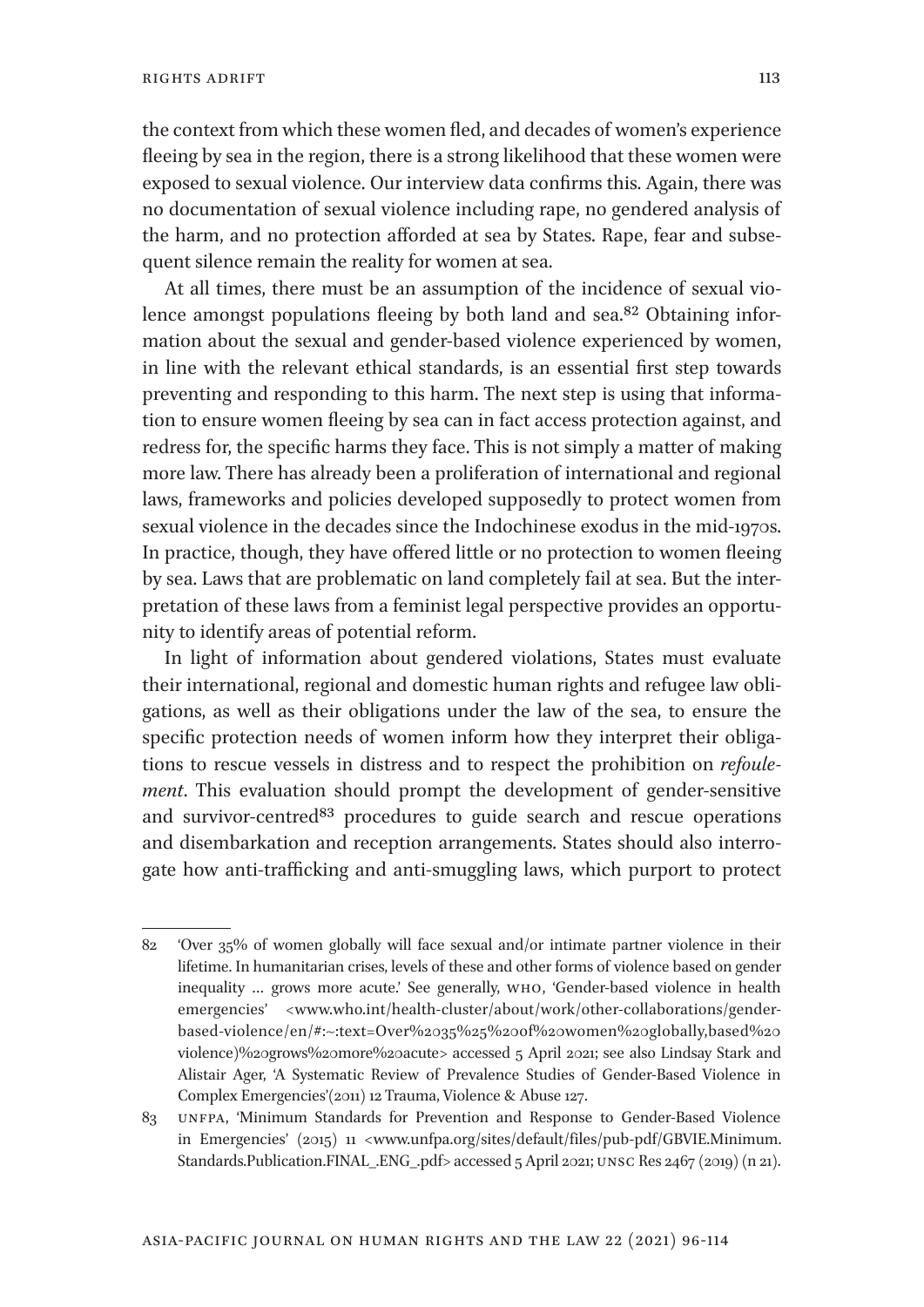women and girls, in reality privilege the protection of the integrity of borders. Law enforcement measures cut off vital routes of passage for women trying to escape violence, while prosecutions for trafficking fail to achieve justice for survivors. States have an obligation to ensure that violations against women can be addressed through domestic courts, separate from trafficking offences.

The most important question for many of the women and girls who fled Myanmar by sea is if and when it will be safe for them to return to Rakhine. As one woman in Malaysia explained: '[I] can forget the boat experience but… [s]eeing my village burn and villagers killed…[was] the most heart-breaking feeling and experience. I want to return home if there is peace.'84 The violence that Rohingya women fled in Myanmar must be addressed by States to enable return in safety and dignity,<sup>85</sup> especially following the military coup of 1 February 2021.86

Breaking the silence about sexual violence is only the start of driving forward an agenda to protect women at sea. The next steps are for States to recognise these experiences in interpreting customary law principles from the law of the sea, international human rights law and refugee law and translate these into action. Legal reform and political commitment to recognise the specific and egregious experiences of women at sea are paramount to prevent continued violations.

<sup>84</sup> Interview 2 (n 37).

<sup>85</sup> While outside the scope of this article, future research remains to be undertaken on the specific legal frameworks and policies that would be needed to support safe and dignified return for women who have experienced sexual violence throughout their journeys.

<sup>86</sup> 'Myanmar crisis: UN chief "appalled" by escalating violence with dozens reported killed over weekend' *UN News* (15 March 2021) <news.un.org/en/story/2021/03/1087332> accessed 5 April 2021.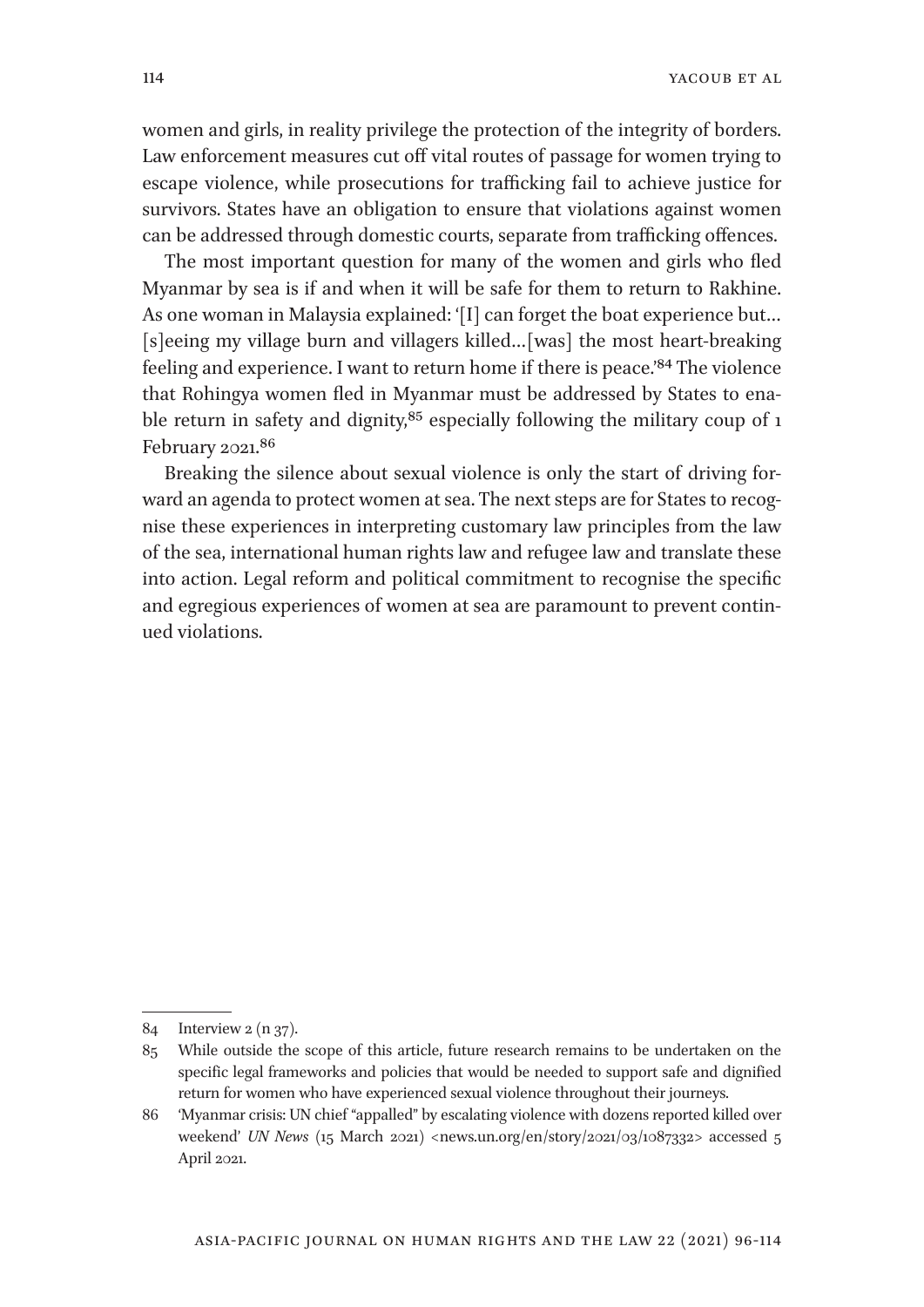# **Open Access at Brill**



Brill is one of the largest Open Access publishers in the Humanities and Social Sciences.

**400 Open Access books**

**25 full Open Access journals**

**hundreds of Open Access articles**

#### **Publish your article in Open Access free of charge**

Through Transformative Open Access Agreements with institutions in the Netherlands, UK, Sweden and Austria, Brill offers Open Access for journal articles to affiliated researchers at no cost. More information can be found at brill.com/openaccess.

 $\overline{\mathbf{C}}$  $\overline{\mathbf{r}}$ 

For more information, contact us at openaccess@brill.com

openaccess@brill.com